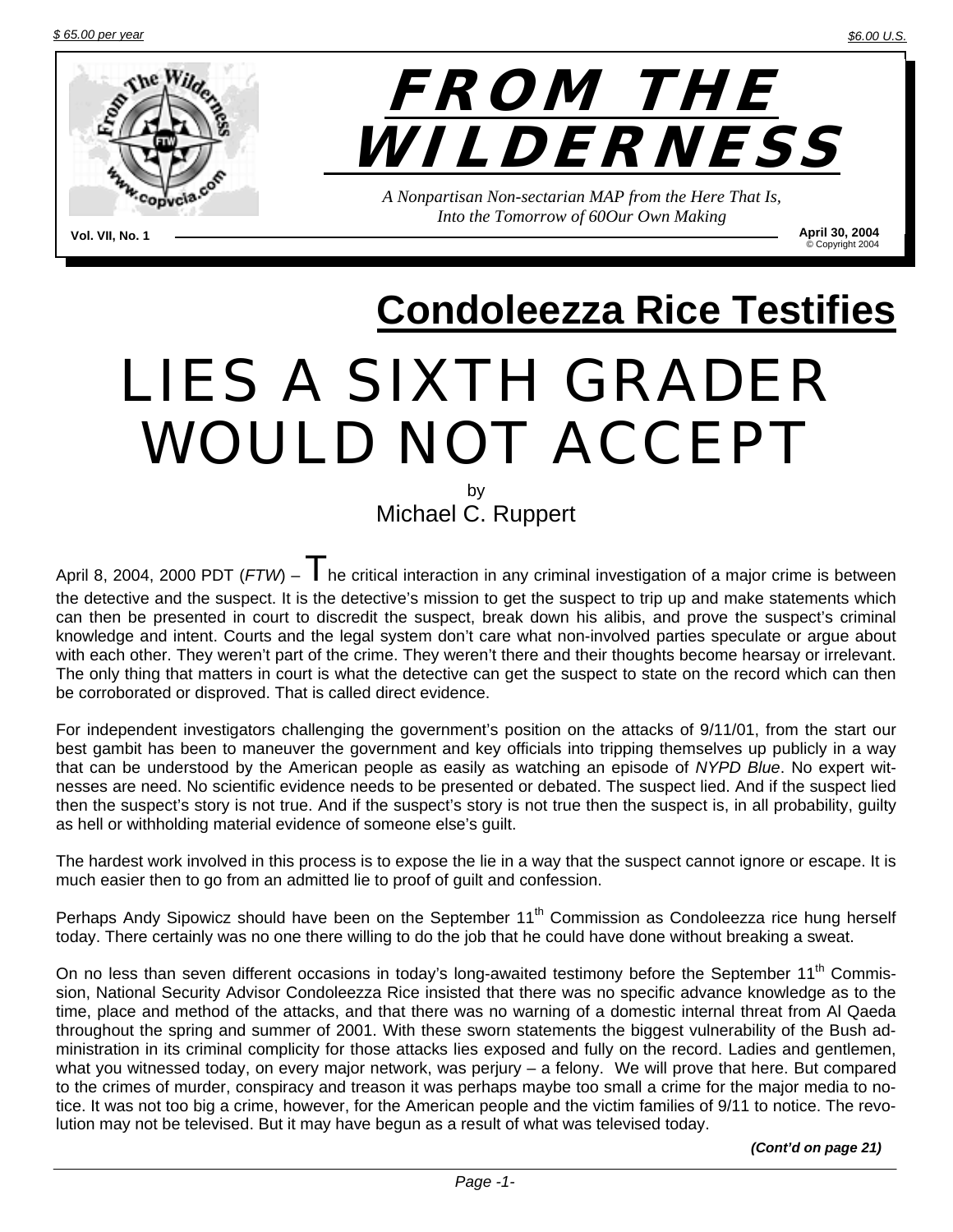#### *From the Wilderness*

Michael C. Ruppert Publisher/Editor

Assistant Managing Editor…….….Jamey Hecht, Ph.D. Contributing Editor……….....…Peter Dale Scott, Ph.D. Science Editor………………...…...…Dale Allen Pfeiffer Military /Veteran's Affairs Editor……………..Stan Goff

*From The Wilderness* is published eleven times annually. Subscriptions are \$65 (US) for 11 issues.

*From The Wilderness*  P.O Box 6061 – 350, Sherman Oaks, CA 91413 [www.fromthewilderness.com](http://www.copvcia.com/) editorial: [editor@copvcia.com](mailto:editor@copvcia.com) subscriptions and customer service: [service@copvcia.com](mailto:service@copvcia.com)

(818) 788-8791 \* (818) 981-2847 fax

#### **TABLE OF CONTENTS**

| <b>Condoleezza Rice Testifies: Lies a Sixth Grader</b> |  |
|--------------------------------------------------------|--|
| Time Line: Path to Pandemonium page 3                  |  |
|                                                        |  |
|                                                        |  |
|                                                        |  |

© Copyright 2004 Michael C. Ruppert and *From The Wilderness Publications*, [www.fromthewilderness.com](http://www.copvcia.com/). All rights reserved

#### **REPRINT POLICY**

Any story, originally published in *From The Wilderness* more than thirty days old may be reprinted in its entirety, non-commercially, if, and only if, the author's name remains attached and the following statement appears.

"Reprinted with permission, Michael C. Ruppert and *From The Wilderness* Publications, www.copvcia.com, P.O Box 6061 – 350, Sherman Oaks, CA 91413, (818) 788-8791. *FTW* is published monthly; annual subscriptions are \$65 per year."

THIS WAIVER DOES NOT APPLY TO PUBLICATION OF NEW BOOKS.

For reprint permission for "for profit" publication, please contact *FTW*. For Terms and conditions on subscriptions and the *From the Wilderness* website, please see our website at: [www.fromthewilderness.com](http://www.fromthewilderness.com/) or send a self-addressed stamped envelope with the request to the above address.

### **BBC Cites**  *From The Wilderness*   **as Source on Peak Oil**

In an article on Peak Oil, published this past week (4/19/04), BBC's online news service cited *From the Wilderness* and its reporting from the recent Peak Oil workshop in Paris, France.

In the article titled: "When the Last Oil Well Runs Dry", written by Alex Kirby, BBC News Online environment correspondent, BBC wrote:

*... "In May 2003 the Association for the Study of Peak Oil and Gas (Aspo), founded by Colin Campbell, held a workshop on oil depletion in Paris.* 

#### *Changed priorities*

*One of the speakers was an investment banker, Matthew Simmons, a former adviser to President Bush's administration.* 

*From The Wilderness Publications reported him as saying: "Any serious analysis now shows solid evidence that the non-FSU [former Soviet Union], non-Opec [Organisation of Petroleum Exporting Countries] oil has certainly petered out and has probably peaked...* 

#### *No cheap oil, no cheap food*

*"I think basically that peaking of oil will never be accurately predicted until after the fact. But the event will occur, and my analysis is... that peaking is at hand, not years away.* 

*"If I'm right, the unforeseen consequences are devastating... If the world's oil supply does peak, the world's issues start to look very different.* 

*"There really aren't any good energy solutions for bridges, to buy some time, from oil and gas to the alternatives. The only alternative right now is to shrink our economies." ...* 

[http://news.bbc.co.uk/2/hi/science/nature/3623](http://news.bbc.co.uk/2/hi/science/nature/3623549.stm/) [549.stm\](http://news.bbc.co.uk/2/hi/science/nature/3623549.stm/)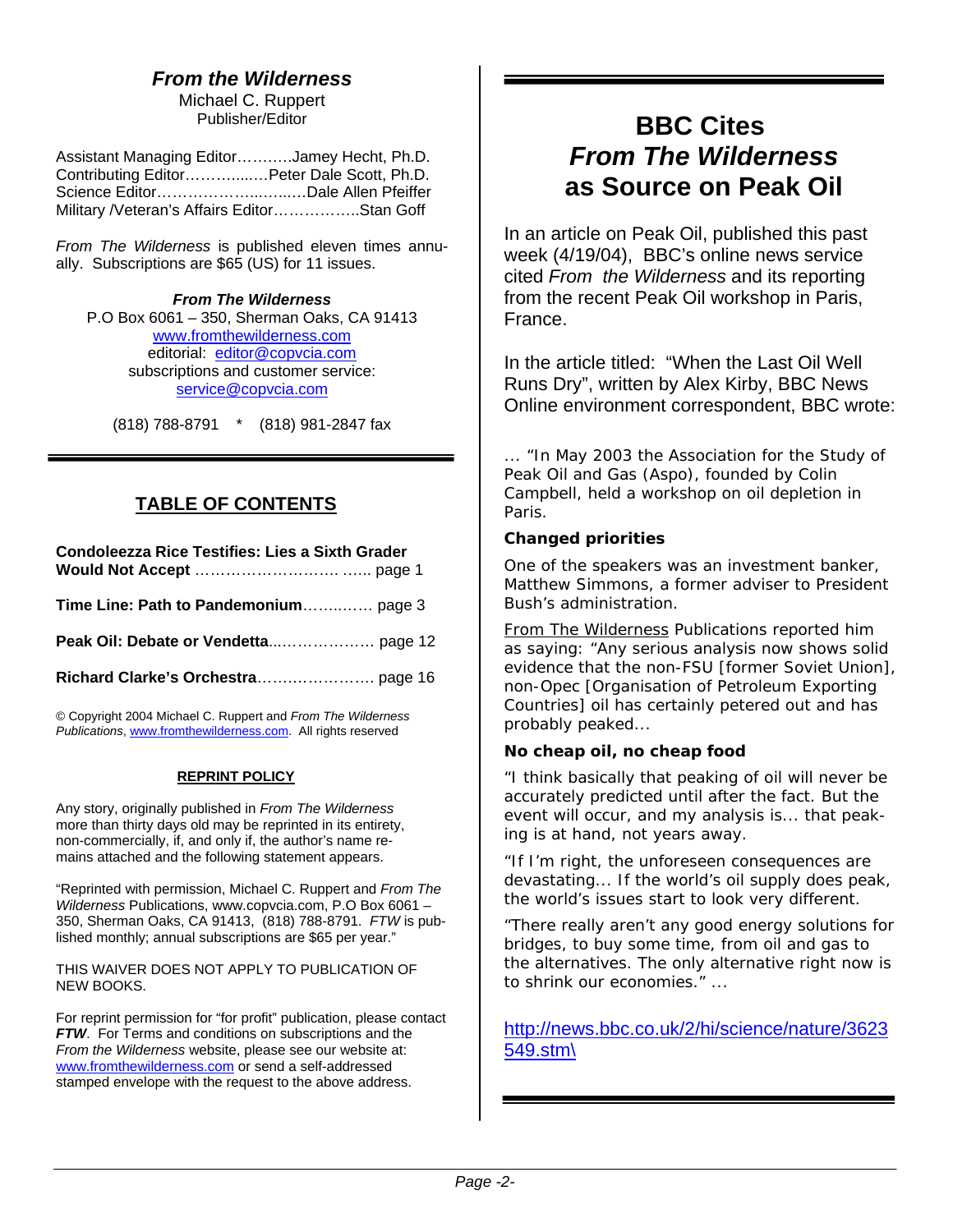The following article was sourced through readily available news and commentary on the internet, most of it archived by date at [www.bringthemhomenow.org](http://www.bringthemhomenow.org/) in the news section.

## **TIME LINE: PATH TO PANDEMONIUM**

#### **By Stan Goff**

It is always important to ask why we start history when.

For example, most commentators start the history of Iraq with the 1990 invasion of Kuwait. There is also an occasional reference to the chemical attacks at Halabja, in Iraqi Kurdistan on March 16, 1988 (now condensed to "Saddam used weapons of mass destruction against his own people"). The latter has to be boiled down considerably, because the chemical attacks were part of a massive and pitched battle with Iranians, which becomes a mitigating factor, and more importantly because the US had actively and materially supported the development and deployment of these weapons just a couple of years earlier, when none other than Donald Rumsfeld was Ronald Reagan's Special Envoy to the Middle East.

See what happens when you go back and start history just a wee bit earlier? Things take on a brand new aspect.

In 1979, the Carter administration encouraged Iraq to attack Iran because they had just undergone the shock of the Iranian Islamist Revolution, and almost the whole US Embassy in Tehran was taken hostage for over a year.

The virtuous Kuwaitis who were so ruthlessly attacked by the demon hordes of Iraq, by the way, were acting as US/UK surrogates in the region ever since Kuwait was invented by Great Britain in 1961. The US, alarmed at the development of Iraq and its growing prestige among other Arab nations, used Kuwait to undermine Iraq economically beginning in the mid-1980s, even as the US was continuing to encourage the perpetuation of the Iran-Iraq War. Kuwaitis not only illegally annexed 900 square miles of prime Iraqi oil land, they hooked up with the Santa Fe Drilling Company, who specialized in "slant drilling," running drills across the Iraqi border to pump billions of dollars of Iraqi oil, as they dumped cheap oil onto the market – with encouragement from the CIA – to cut the Iraqis' development revenues.

The American public, however, had their history lesson start with the invasion of Kuwait, complete with taxpayerfinanced fabrications about Iraqi soldiers dumping little Kuwaiti babies out of their incubators (for the record, this story was utter bullshit).<sup>1</sup> The United States had its villain and its passion play, and off went Bush the Elder to crush Arab nationalism in the guise of Ba'athist Iraq.

History is interesting, isn't it?

Now the United States is faced with a furious rebellion against the military occupation of Iraq, and Bush the Junior seems determined to make sure that this rebellion succeeds, even as he makes yet more manly noises from the White House about how "we remain tough" in Iraq.

We.

The Bush staff wants to start history now with the April 5-6 armed operations by Muqtadi Sadr's Mahdi militia, and with the ambush of four American mercenaries in Fallujah on March 31st.

But let's go back to 1991 and work our way forward.

#### **22 January 1991**

Defense Intelligence Agency document, entitled "Iraq Water Treatment Vulnerabilities," is published. It details how sanctions combined with destruction of potable water infrastructure can be used against the Iraqi people as a war measure, in violation of the Geneva Conventions and the Laws of Warfare.

Here is an excerpt:

*"Iraq depends on importing specialized equipment and some chemicals to purify its water supply, most of which is heavily mineralized and frequently brackish to saline… With no domestic sources of both water treatment replacement parts and some essential chemicals, Iraq will continue attempts to circumvent United Nations Sanctions to import these vital commodities. Failing to secure supplies will result in a shortage of pure drinking water for much of the population. This could lead to increased incidences, if not epidemics, of disease… The quality of untreated water generally is poor, [and drinking it] could result in diarrhea… [Iraq's rivers] contain biological materials, pollutants, and are laden with bacteria. Unless the water is purified with chlorine, epidemics of such diseases as cholera, hepatitis, and typhoid could occur. [Chlorine] has been embargoed [by sanctions]… Recent reports indicate the chlorine supply is critically low… Food processing, electronic, and, particularly, pharmaceutical*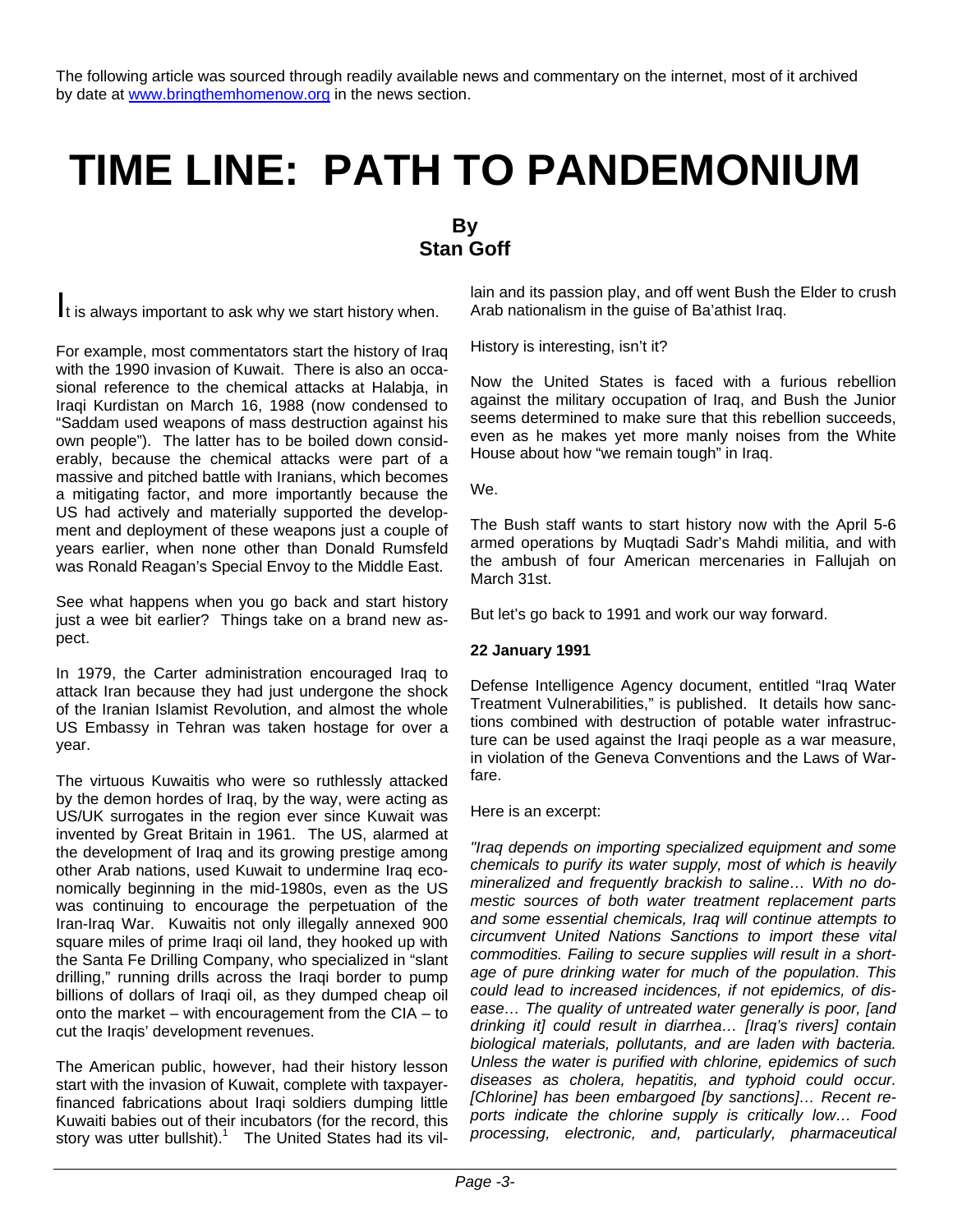*plants require extremely pure water that is free from biological contaminants… Iraq conceivably could truck water from the mountain reservoirs to urban areas. But the capability to gain significant quantities is extremely limited… The amount of pipe on hand and the lack of pumping stations would limit laying pipelines to these reservoirs. Moreover, without chlorine purification, the water still would contain biological pollutants. Some affluent Iraqis could obtain their own minimally adequate supply of good quality water from Northern Iraqi sources. If boiled, the water could be safely consumed. Poorer Iraqis and industries requiring large quantities of pure water would not be able to meet their needs… Precipitation occurs in Iraq during the winter and spring, but it falls primarily in the northern mountains… Sporadic rains, sometimes heavy, fall over the lower plains. But Iraq could not rely on rain to provide adequate pure water… Iraq could try convincing the United Nations or individual countries to exempt water treatment supplies from sanctions for humanitarian reasons… It probably also is attempting to purchase supplies by using some sympathetic countries as fronts. If such attempts fail, Iraqi alternatives are not adequate for their national requirements… Iraq will suffer increasing shortages of purified water because of the lack of required chemicals and desalination membranes. Incidences of disease, including possible epidemics, will become probable unless the population were careful to boil water… Iraq's overall water treatment capability will suffer a slow decline, rather than a precipitous halt… Although Iraq is already experiencing a loss of water treatment capability, it probably will take at least six months [to June 1991] before the system is fully degraded."2* 

This was one among many attacks leveled at civilian essential infrastructure during the war and as a component of sanctions. These sanctions and regular bombing from 1991 until the 2003 destroyed much of Iraqi infrastructure, and with it Iraq's comparatively high living standards, as well as Iraq's renowned social services. That social disruption amplified crime and sectarian violence, triggering harsher measures from the government to contain the increasing social disorder. The official story now is that Saddam Hussein destroyed the Iraqi economy.

While no one is disputing that Saddam's rule was in many respects both harsh and venal, the fact is that Iraq as a whole was in many ways the most advanced, and even the most progressive (especially with regard to women's legal status) regime in the region. Honesty demands that we look at this whole picture.

Sanctions alone are believed to have been responsible for the premature deaths of almost 1.5 million Iraqis in a 12 year period – a third of them children – from malnutrition, medical neglect, and disease.

As we go forward with this time line, it is important to understand that kinship bonds in Iraq are multi-lateral and extensive. The killing, maiming, abuse, or humiliation of any one Iraqi ripples over many relatives.

#### **27 February 1991**

380 Iraqi soldiers who had surrendered to US forces were given food by one US Army unit that then left, whereupon another Army mechanized platoon appeared on the scene and machine-gunned the unarmed and clearly marked POWs to death.

Does anyone think that this incident was forgotten 12 years later, or that the kin of these murdered troops were looking forward to being likewise liberated?

#### **2 March 1991**

The Army's 24th Mechanized Infantry Division, commanded by General Barry McCaffrey, who would later go on to become Bill Clinton's "drug tsar," violated a declared cease fire and moved his division forward of the cease fire line south of Basra.

400 Iraqi supply trucks and 187 Iraqi tanks – with guns locked to the rear and therefore not prepared to fire – were in the process of retreating north in accordance with the agreement that accompanied the cease fire. Many of the Iraqi soldiers in this retreating column had family members and other civilians accompanying them on this northward retreat. They thought they were protected by the Law of Land Warfare, which prohibits attacking a retreating column during a declared cease fire.

They were wrong.

McCaffrey ordered a full scale attack on the column that employed ground and air forces.

In what was later referred to by participants as a "turkey shoot," the Iraqis were annihilated. Among the thousands of Iraqis killed was a school bus full of children accompanying the column.

If 5,000 Iraqis (a conservative estimate) were killed at McCaffrey's "turkey shoot," how many relatives surviving them would welcome the 2003 "liberation"?

This is the pre-time line. Now let's look at what has happened in the more immediate past, where the massive expansion of Iraqi armed resistance has triggered a political crisis in the Bush administration, the extension of troop tours in Iraq, the anticipation of more troops being deployed to Iraq, the employment of yet more mercenaries to augment the 20,000 or so that are already in Iraq – making private armies the second largest occupying contingent there – and a certain return to Congress for additional funds.

#### **28-30 April 2003**

I include here an excerpt from my book, Full Spectrum Disorder: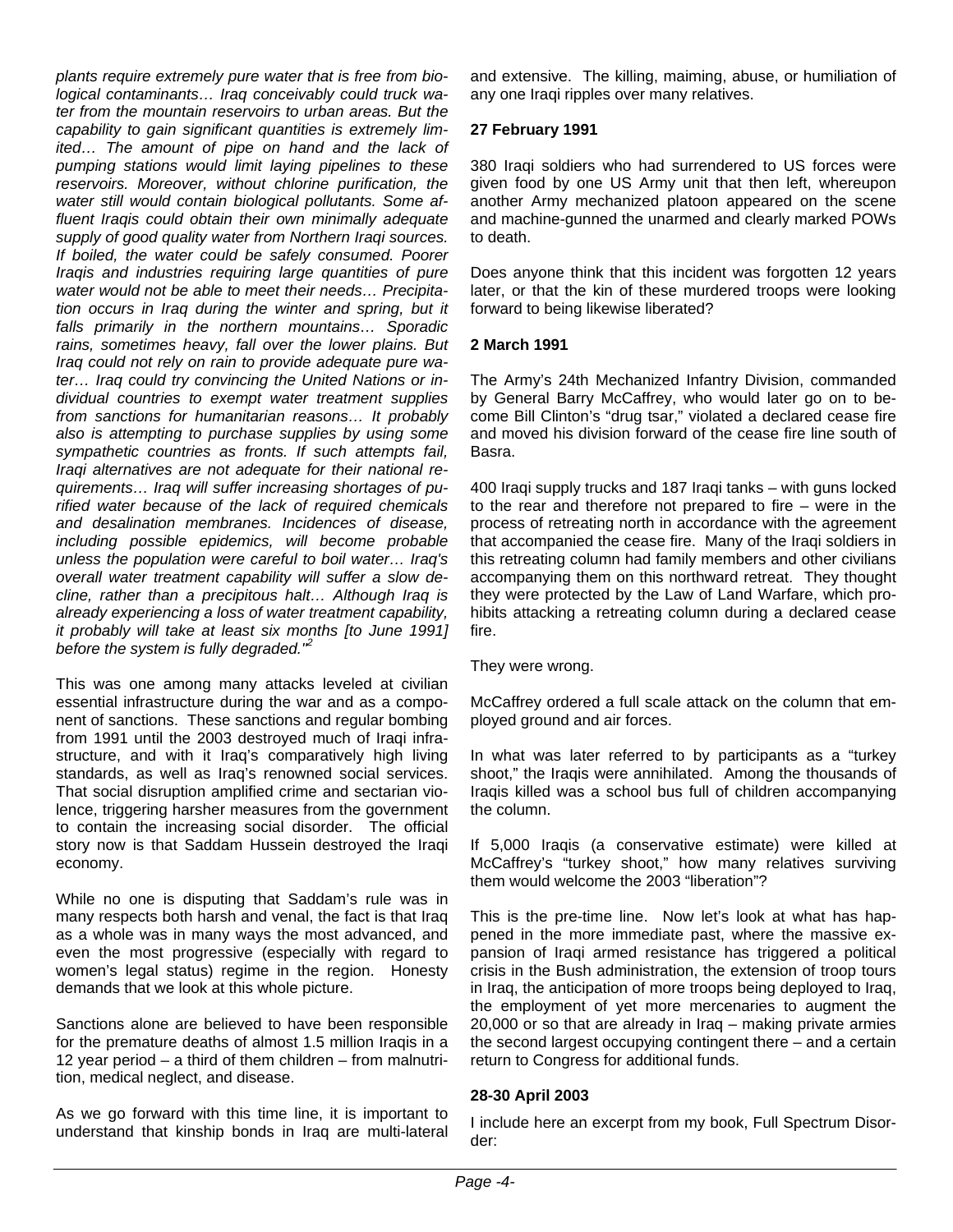*Soon, a new town would gain recognition in American popular discourse: Fallujah. In Afghanistan, the U.S. refused to send stabilization forces into the hinterlands. There is no oil there. In Fallujah (and every other key city), U.S. soldiers were sent there whether anyone wanted it or not.* 

 *Once Iraqi combatants displaced from Fallujah, local imams stepped in. They stopped the looting and vengeance attacks, re-opened public services, and established an interim constabulary. Normalcy was beginning to take hold there, then the Bradley fighting vehicles rolled into town in late April, and the Americans took over a recently re-opened school for their headquarters, arrested the imams, installed their own mayor, and road blocked the whole city. These actions were their orders, orders from people who knew nothing of Iraqi society, and this ignorance was delivered into the hands of the Iraqi resistance like a priceless gift.* 

 *Popular outrage was swift. The Americans – still tightly strung from recent combat – were besieged by angry demonstrators, whom they then began to shoot. Between April 28 and April 30, twenty Iraqis were killed and scores wounded. Lies about weapons in the crowds were concocted, and eyewitnesses were effectively excluded from the American media. CENTCOM could say anything, no matter the number of witnesses, and it would be given equal weight against all claims to the contrary.* 

But lies are only misrepresentations of reality. They do not erase reality. In Fallujah, the masses were now served a helping of occupation reality, and they were galvanized by it. Resistance is fertilized by blood, and the American guns in Fallujah nourished the greening fields of Iraqi opposition. The popular basis for a guerrilla struggle had been established by the American military's hand, and it wouldn't be long in coming. A whole population was now prepared to take a supportive role in an armed resistance. This was a signpost, but it was written in a foreign tongue for the Americans.

We'll come back to Fallujah.

Michael Schwartz wrote an excellent April 12 article entitled What Triggered the Shia Insurrection? It begins:

*"The insurrection in Shia areas of Iraq was not a sudden explosion, nor was it primarily inspired by the events in Falluja. It was, instead, the result of a long series of actions and reactions between the Coalition's armed forces and increasingly organized and anti-American Shia militias."* 

#### **June 2003**

While the news media had us focused on battlefield drama in Iraq, explains Schwartz, Bremer's CPA was angling as early as last June to retain control of the whole Iraqi government after the putative handover of "sovereignty," when Grand Ayatollah Ali Sistani, the senior Shia Muslim cleric in the world, let the CPA know that the 60% Shia population of Iraq, of which he was a part, was not going to have its numerical power politically diminished in post-occupation Iraq. Sistani further advised the CPA that sovereignty was to mean something… which would include the right to ask the American military to leave.

The US goal has always been to establish permanent bases in Iraq, of which Sistani is certainly aware. Bremer is equally aware of it and was having none of this. The problem was that Sistani exercised tremendous influence in the Southern and most populous half of Iraq, and Sistani's directive to his followers not to take up arms (yet) against the occupiers allowed the US to more or less ignore the South militarily and concentrate forces against the more northern focus of antioccupation guerrilla warfare.

Viceroy Bremer's response to Sistani was to send his lawyers on a mission to concoct a way around Sistani's implicit challenge, which they did. Bremer quietly announced last June that the CPA had "found a legal basis for American troops to continue their military control over the security situation in Iraq" whether the governing body of 'sovereign' Iraq voted to expel them or not.

Sistani did not respond by inciting a rebellion, which is not the cleric's style anyway. A BBC profile has described him as having a "quietist approach." That does not mean Bremer or anyone else should underestimate him. Sistani managed to stay put and retain his influence throughout the Ba'athist era, marking him as a very patient and canny political survivor. His patience, in fact, was what frustrated younger, poorer Shias who were eventually drawn into the orbit of Muqtada al-Sadr, a younger and less conservative Shia leader from Baghdad.

Sistani's devout followers orient more toward Persia, and have close relations with Iran. Sadr's faction has typically oriented more toward the Syrian-based Hezbollah, an organization that formed as a militia to fight the Israelis in Lebanon. These links further predispose them to Sistani's slow deliberation (like a government, i.e., Iran) and Sadr's preference for action seen as the propaganda-of-the-deed (like a guerrilla organization).

Sadr's criticisms had actually developed into armed confrontations between his militia and Sistani in April 2003.

The Bush administration and Bremer's CPA analytically reduced this conflict, and began to think about Sistani as "the moderate" and Sadr as "the radical." This simplistic thought process is partly responsible for the mess Bremer finds himself in now, as does George W. Bush for that matter.

#### **October 2003**

Sistani, having sat on his response to the CPA's legal chicanery, released a typically elliptical criticism of US plans.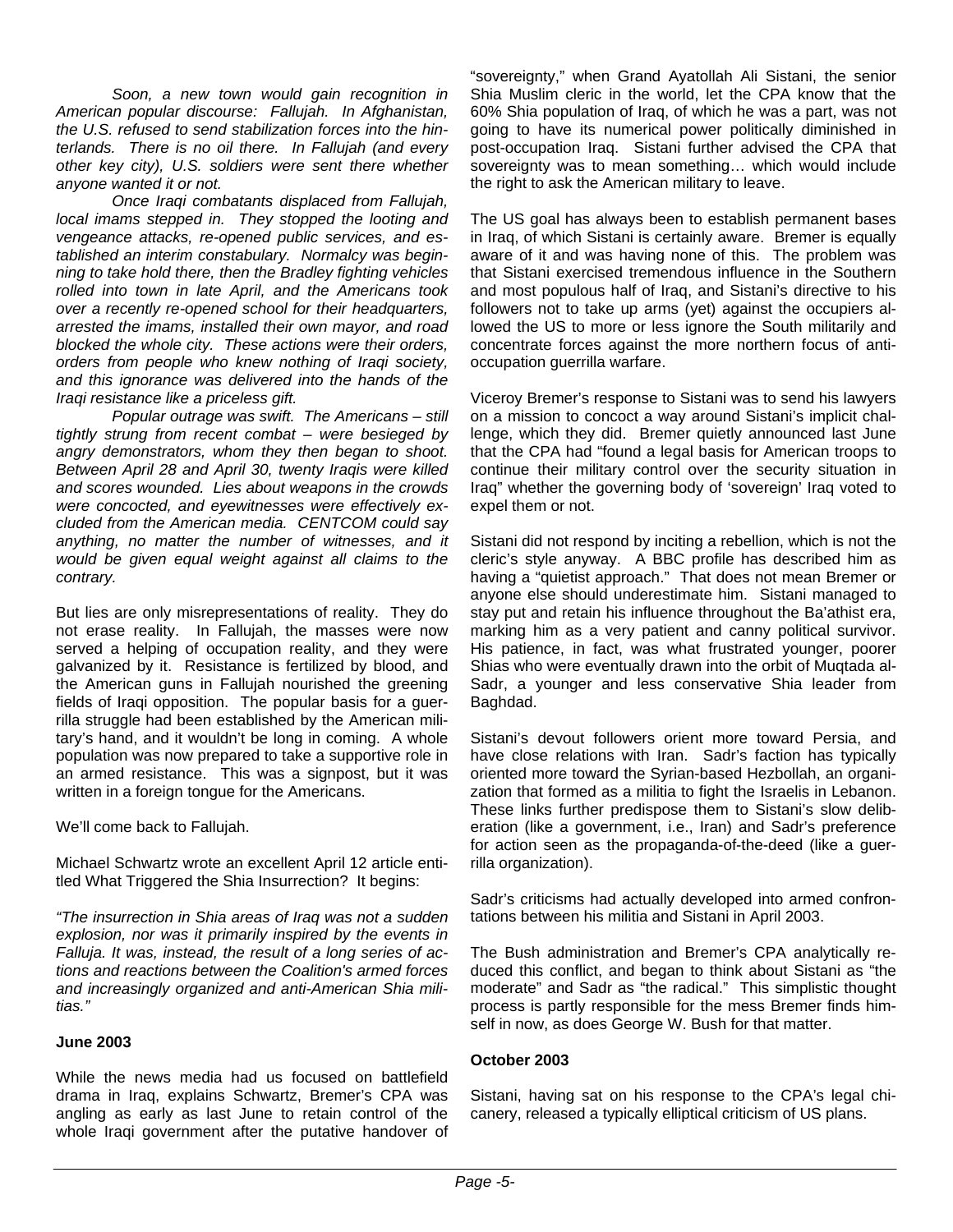The US seems to have ignored it, having been preoccupied at this point with an increasingly sophisticated guerrilla resistance and with growing public vexation in the United States about the failure to find the alleged weapons of mass destruction.

#### **November 2003:**

Sistani tells Bremer, "We want elections, not appointments."

#### **December 2003**

Bremer rejects elections until after the US election.

#### **22 March 2004**

Israel assassinates Sheikh Ahmed Yassin, the paraplegic leader of Hamas, in Gaza, sparking worldwide outrage. While virtually the entire world condemns the assassination, the United States refuses to condemn it, calling it merely "troubling."

The elephant in the living room in Iraq – and throughout the region – which never seems to get any coverage in the media, is Palestine.

This of course requires its own time line, but for that I refer readers to:

http://www.globalissues.org/Geopolitics/MiddleEast/Pale stine/Background.asp .

In the Arab and Muslim world, the US is associated – correctly – with every Israeli policy, including the expulsion of almost 800,000 Palestinians from their land in conjunction with Israel's independence; the further expropriation and annexation of Palestinian, Lebanese, and Syrian land; the occupation of the West Bank and Gaza; and the establishment of a system of virtual Apartheid within Israel and the conversion of the West Bank and Gaza into poverty-stricken and frequently attacked Bantustans.

The almost completely uncritical support of Israel by the United States has been matched by only one other nation, Apartheid South Africa. The US props up Israel's perennial-war economy with massive infusions of aid (Israel is the single largest foreign recipient of US aid anywhere in the world), credits to buy state-of-the-art weapons to continue its war against the Palestinians, and the protection of the US Security Council veto.

The issue of Palestine is tremendously important to Arabs and Muslims, who regard this as oppression of both Arabs for their ethnicity and Muslims as co-religionists. When the US press does what passes for analysis of the situation in Iraq, its failure to mention Palestine is yet another sign of its journalistic emptiness.

Attacks on Palestinians and the assassination of Palestinian leaders like Yassin inflame the entire region, and that heat is directed at both Israel and the United States. It was felt very strongly in Iraq, where it is already well known that Israel has been training American troops for the Iraq occupation – passing along the tricks of the trade learned in the ruthless occupation of Palestine.

Vengeance strikes – called retaliatory strikes – that collectively punish whole populations are emblematic of Israeli occupation operations.

#### **23 March 2004**

Shia Basra, until now the poster-child city for 'pacification," erupts in riots. British soldiers are attacked with stones and Molotov cocktails. Two Finnish businessmen in Baghdad are killed. A car bomb goes off north of Baghdad. A Marine local security patrol in Ramadi is attacked. Iraqi police south of Baghdad are added to a suddenly growing list of dead Iraqi police. An oil pipeline is bombed.

The Mahdi militias are mobilized in a region of the country where there is a very low concentration of US forces, precisely because the Shia leadership had called upon the populations to wait. The story of the closing of Al Hawza, however, and the killing of the demonstrators, spreads through the country like wildfire. Sistani, respected as the elder of Shi'ism, is now faced with growing rage and impatience, and Sadr's popularity begins to grow. His militancy is now a reflection of the mood of the masses.

#### **25 March 2004**

Paul Bremer brusquely and arrogantly announces that the US intends to maintain its 14 bases in Iraq for as long as it desires, regardless of what any 'sovereign' Iraqi government says.

Michael Schwartz, in his article, outlined Bremer's statement:

1. The U.S. occupation itself would be used as a club against any Iraqi activities of which the Bush administration disapproves. According to the *New York Times*, "Top aides to Mr. Bremer have said in recent days that the American troops will act as the most important guarantor of American influence."

2. The U.S. would control the newly formed Iraqi army. The Times wrote of Bremer's document: "The document was unequivocal on the ultimate control of the Iraqi forces. 'All trained elements of the Iraqi armed forces shall at all times be under the operational control of the commander of Coalition forces for the purpose of conducting combined operations,' it said."

3. The U.S. would have permanent bases in Iraq. The 14 planned bases would be capable of housing over 100,000 troops, and are expected to be a part of the permanent American presence in the Middle East.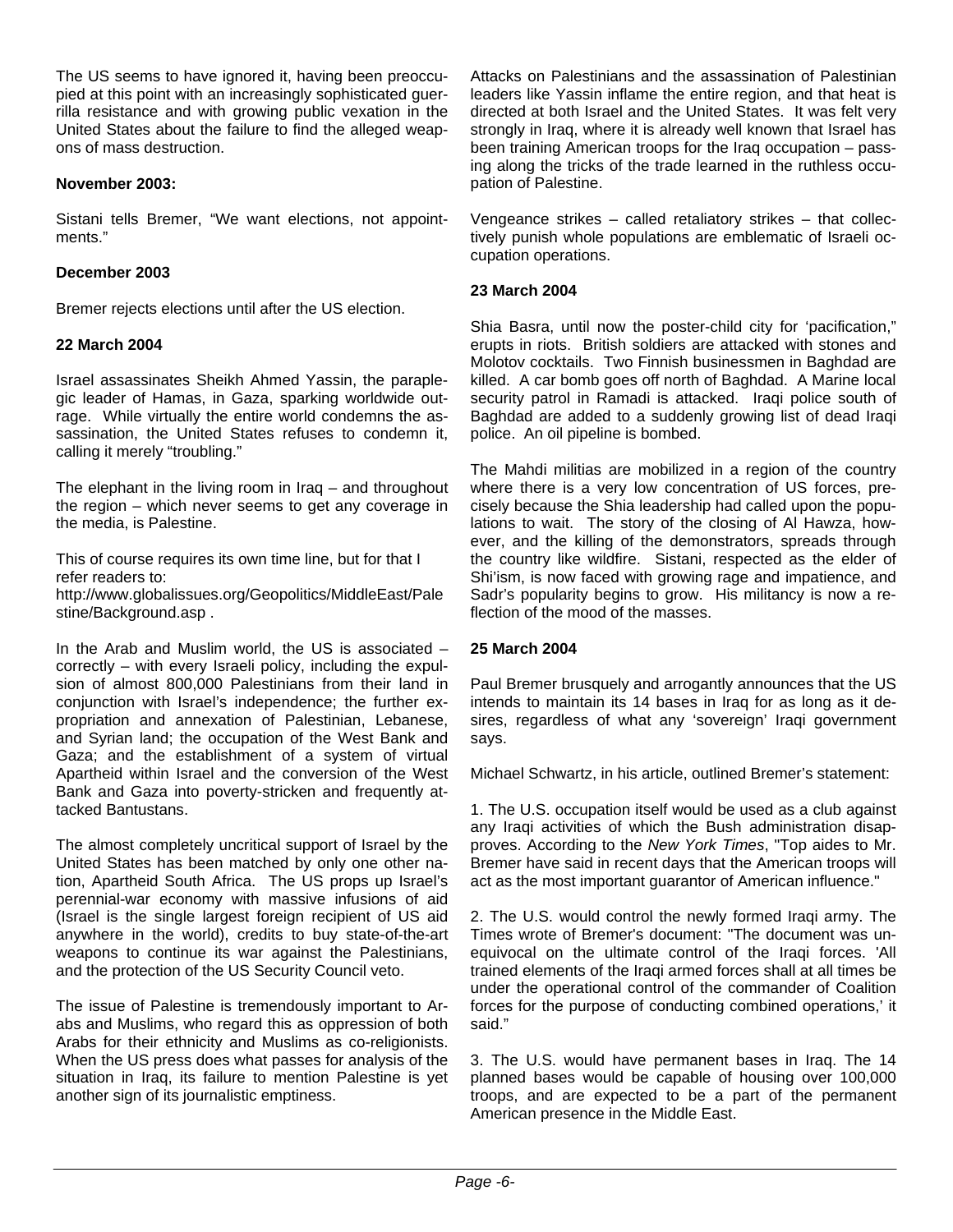4. The \$18.4 billion in congressionally mandated reconstruction aid would be used as a guarantor of U.S. influence. According to the Times it would "give Americans a decisive voice" in the short run because it would be virtually the only cash available to establish and maintain public services. But more significantly, since it would be used over the next few years to modernize Iraq's electricity, communications and transportation systems, it would give the U.S. Embassy -- projected to be the largest in the world, with over 3000 employees -- policy control over the Iraqi infrastructure for the foreseeable future.

Muqtada al-Sadr's newspaper, Al Hawza, along with all Shia leadership, excoriated the statement. But Bremer had – in brain-dead neo-con fashion – already divided Sistani and Sadr into "moderate" and "militant," and he ordered Al Hawza closed by American forces.

In response to Bremer's statement that he would remain the Viceroy of Iraq for as long as the US desired, Sadr's Mahdi militia had already dusted off their weapons.

During a demonstration against the closing of Al Hawza, American troops open fire and kill an estimated 20 people, wounding dozens of others.

The fuse is now lit.

#### **26 March 2004**

In response to a sharp increase in the frequency of attacks, US troops mount "aggressive" operations, and in one of them west of Baghdad a family is killed, including a two-year-old child. This story has traveled across all of

Iraq in mere hours, and the sullenness of many turns to murderous rage.

As if coordinated by a combined general staff, the new combatants in the south and the northern guerrillas from Mosul to Fallujah conduct intensified and simultaneous attacks across both regions, suddenly and overwhelming disorienting the US military's operational planners.

Obliged now to respond to multiple crisis points, the US military

begins to shift forces around on short notice, and the logistical activities that support them also have their routines disrupted. Supplies are being shipped to different points. Routes are changing. The need to decisively and flexibly respond is combined with disorientation, and US forces, as well as contract soldiers, are temporarily blinded and exposed.

#### **31 March 2004**

Americans at home have forgotten the Fallujah of less than a year before, when for three days, US troops fired on unarmed demonstrators. But the people of Fallujah remember, and the city has become a center of gravity for the resistance.

Four mercenaries who are escorting supply convoys see a detour sign on the bypass route for Fallujah. For days now, everything has been in a flux, so this is no different. They take the detour. In moments they encounter a lethal ambush. One vehicle escapes only to hit a secondary ambush.

Journalists publish the pictures of Fallujans celebrating their victory by desecrating the bodies of the "contract employees."

A recently returned troop, who wishes to remain anonymous, says, "When I read about the mutilated charred bodies of the Blackwater mercenaries in the news, all I thought was that we did the same thing to them. They would see us debase their dead all the time. We would be messing around with charred bodies, kicking them out of the vehicles and sticking cigarettes in their mouths."

Another returned troop, also anonymous, says, "We would defecate on and run over dead Iraqi bodies."

But the story of the Blackwater mercs hits the American public without this context, and chauvinism combines with machismo all the way through Washington and to the CENT-COM G-3. Planning for an Israeli-like vengeance attack on Fallujah begins immediately.

Within hours, the north-south resistance increases the frequency of attacks yet again, and March closes as the month with the second-highest US troop death toll since the war be-

gan. April, however, would surpass it before our taxes were due.

#### **5 April 2004**

The Mahdi militias open up attacks in Baghdad, Najaf, Nasiriya, and Kut. Eight GI's are killed in one day, and police stations are abandoned to the Mahdi. Two Marines are killed by resistance fighters near Fallujah, where the US is ringing the city with combat units

in preparation to "pacify" the city.

For the first time since the occupation of Baghdad was completed in 2003, Apache helicopters begin pouring chain-gun ammunition into Baghdad neighborhoods, in an Israeli-style counter-offensive.

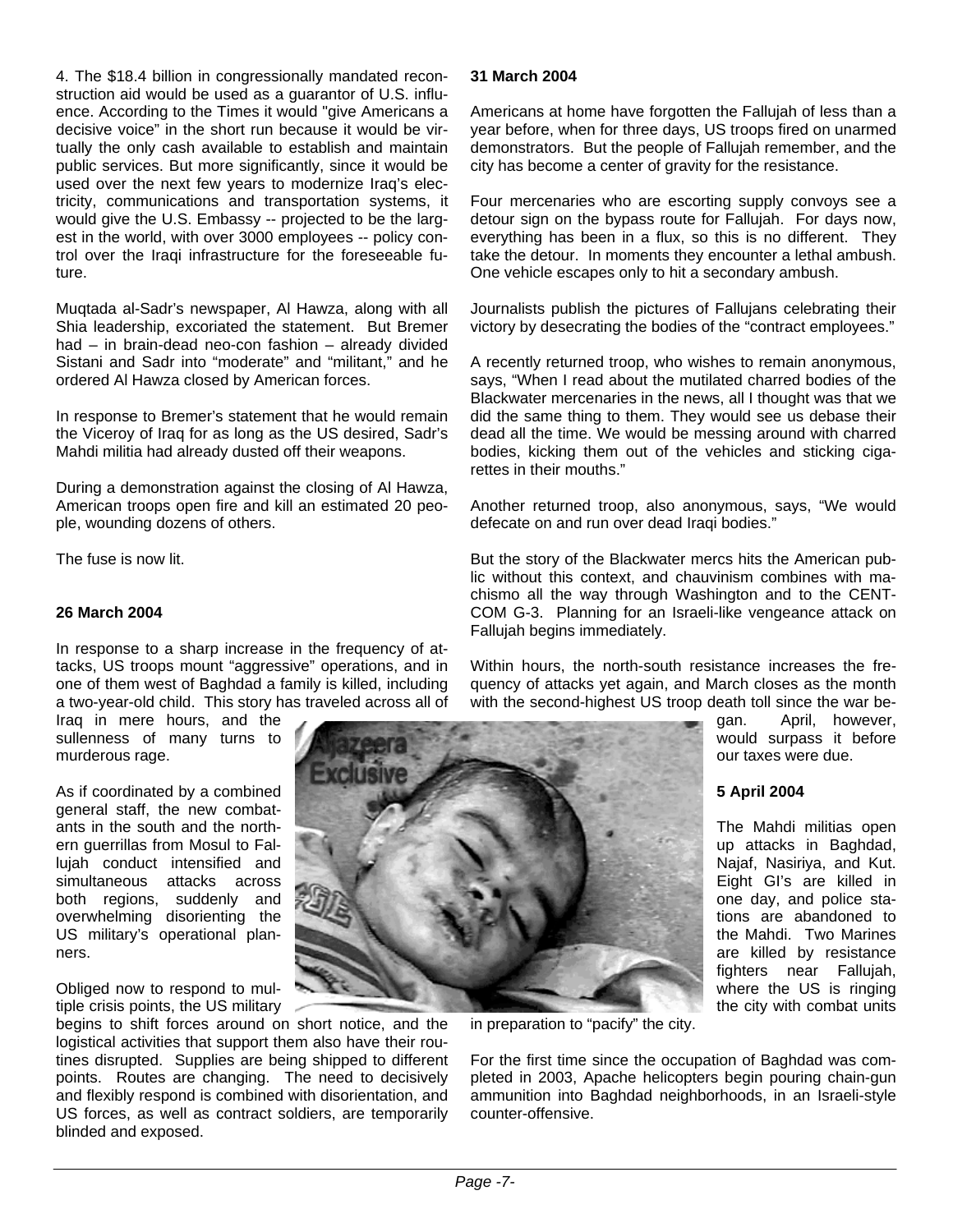Sadr' popularity soars, not only in Iraq, but throughout the Arab and Muslim world. Within days, knowledgeable observers will report that he enjoys the support of more than 30% of Iraq's Shias.

The Sunnis and Ba'athists of the north are also caught up in this admiration, and old rivalries begin to melt in the face of a common enemy. The success of these operations adds an element of Arab pride.

George W. Bush's military conquest of Iraq is beginning to undo 50 years of imperial effort to destroy pan-Arab nationalism and, in a spectacular historical paradox, is resurrecting it.

Attacks in Mosul and Kirkuk are added to the equation.

#### **6 April 2004**

The US opens a lethal assault on Fallujah, killing scores of civilians.

#### **7 April 2004**

As if in coordination with the defense of Fallujah, Sadr's militias intensify combat in Baghdad and Nasiriya. Northern guerrillas mount a stunning attack on Ramadi, killing 12 Marines and wounding dozens.

An anonymous Special Forces soldier says, "Things are getting very bad and they're going to get worse, but no one is saying that – either because they don't know or because they don't want you to know."

Military experts in the United States – not the drones dutifully trotted out by CNN, but a panel assembled for the Lehrer News Hour – warn that the situation is dire. The US will now have to act even more aggressively, not because they want to  $-$  this is already a political and

strategic disaster – but to prevent being overwhelmed by "a swarm."

In Baghdad, hospitals are again swimming in blood from resistance and civilian casualties. New recruits flock to Sadr's militia.

#### **8 April 2004**

US forces receive heavy fire from the vicinity of a mosque in Fallujah. Though there are trained snipers in abundance, the ground commander elects to call in an air strike on the

mosque itself. The Israeli men tality has firmly established itself. Fallujah is in for collective punishment. The mosque is hit with a 500-pound bomb and multiple shoulder fired rocket missiles. Over 40 people are killed inside, as the death toll in Fallujah, especially the civilian death toll, rises steeply into three figures.

If the military and political cul-de-sac of the occupier has wakened the long-slumbering volcano of pan-Arabism in Iraq, further north the prospect of a Sunni-Shia-Ba'athist tactical alliance is heating up the suspicious malevolence of the Kurdish Peshmerga militias.

The story of the mosque bombing spreads and the uprising is joined by thousands more – as combatants, as demonstrators and rioters, and as supporters. Fallujah becomes a symbol and Sadr becomes an icon.

Donald Rumsfeld tells reporters that the attacks are the work of a small number of people and that there is no popular uprising. The Ukranian troops in Kut surrender to the insurgents. Through all the spin, America begins to wake up that something qualitatively different is afoot in Iraq.

#### **9 April 2004**

The US assault on Fallujah, met with increasingly sophisticated tactics, fearless resistance, and a home court advantage, stalls.

A Marine tells the story about receiving fire from a building. Mechanized and light infantry respond with a withering river of lead. The guerrilla fires again. The Marine expresses a kind of respect.

The cover story for the stalled offensive is that the US is halting for humanitarian reasons.

It will get more complicated. Bremer, Rumsfeld, and Bush have repeatedly said they don't negotiate with terrorists. They have characterized both the resistance in Fallujah and Sadr along with his militia as terrorists. Now they find them-

selves tip-toeing around the fact that they are trying to set up negotiations with the Fallujah resistance.

I'm remembering some old military wisdom: Don't let an alligator mouth overload your tweety-bird ass. But then neither Bremer nor Rumsfeld nor Bush is actually fighting anyone; though they assure the public that they will "remain tough." Of course they will.

The same day, a photograph taken by a Marine gets published and circulates through-

out the Arab and Muslim world . A cocky, smiling Marine has two Iraqi boys pose with him for the photograph, holding a sign they can't read that says, "Lcpl Boudreaux killed my dad

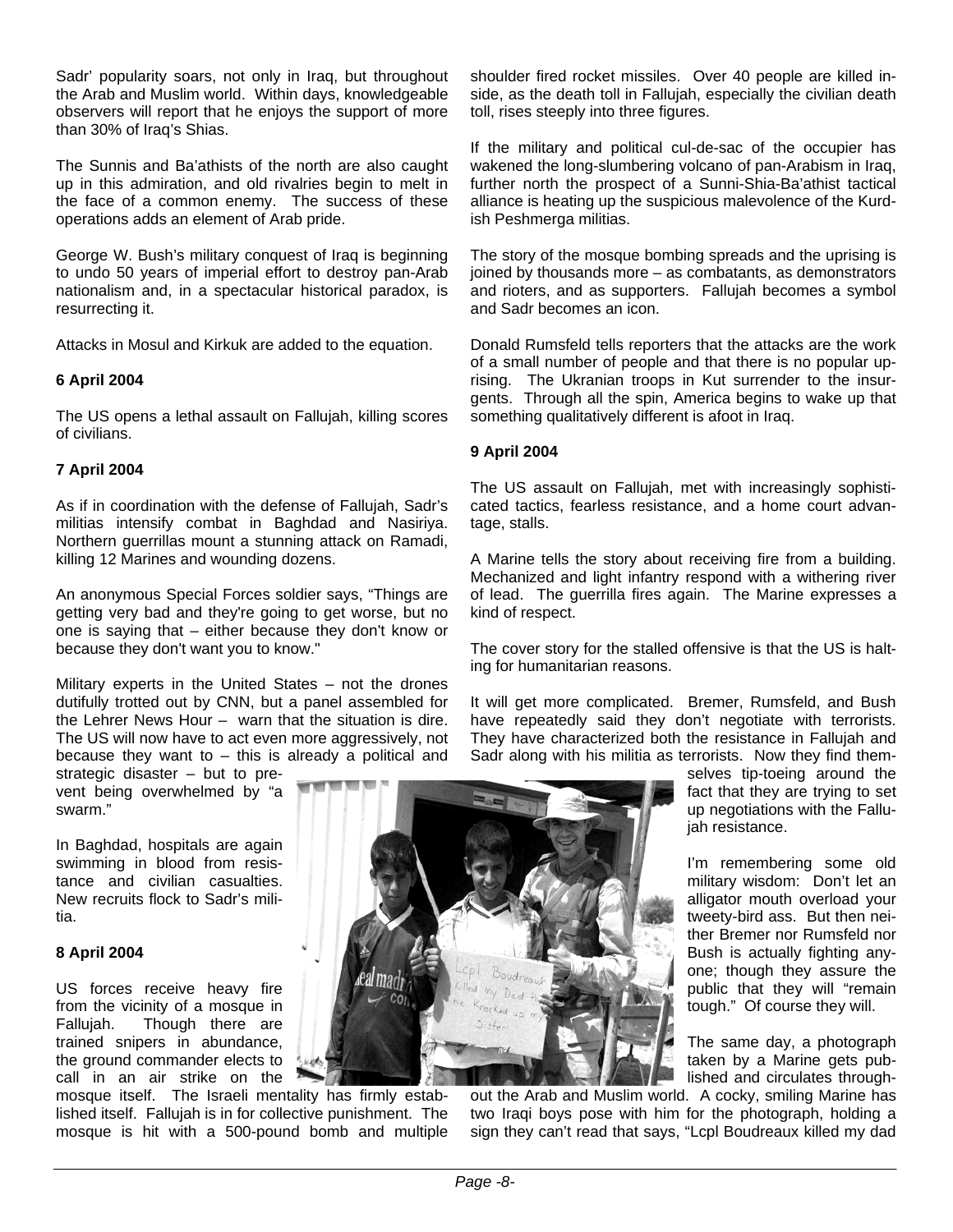then he knocked up my sister." The photograph had the effect of pumping pure oxygen into a blazing fire.

From the *New York Times*:

Brent Bourgeois, a 20-year-old lance corporal from *Kenner, La., said he saw an American helicopter fire a missile at a man with a sling shot.* 

"Crazy, huh?" Corporal Bourgeois asked.

Falluja is now a strange replay of the war. Even with the *ceasefire, the action here represents the heaviest fighting since Mr. Hussein's government fell a year ago.* 

"It's the fight that never came last year," Major Petrucci *said. "I guess these guys didn't really want to die for Saddam. But all this anti-American feeling is now uniting them."* 

#### **0 April 2004 1**

US forces have begun to regroup and recover partial control over cities in the south, where it appears the Madhi militia – numbering around 10,000 – is withdrawing in order to close in around its leader, Muqtada Sadr, in the holy city of Najaf where a massive religious pilgrimage is underway.

The resistance – incapable of confronting the US conventionally and therefore obliged to adopt 'asymmetric' methods – has a tactical imperative and a strategic one. The tactical imperative is to blind the occupying forces to its intents and actions. The strategic imperative is to deny the purpose of the occupation  $-$  a colonial reconstruction.

The primary US source of tactical information in this alien cultural milieu is the collaborator. Attack and/or intimidate the collaborator, and a curtain drops between US military intelligence and the resistance.

To stop the reconstruction, the country must be depopulated of re-constructors. Kidnapping is added to the resistance's tactical repertoire.

And on this day, politics kicks into high gear in response to the attack on Fallujah and the preparations to attack Najaf. At least 16 major cities are now embroiled in the uprising. Bremer's Iraqi Quislings of the Interim Governing Council begin to appeal to Bremer to seek a political solution. They do not want to shred their last hope of exercising power in a 'new' Iraq, and they certainly don't want to be left behind like the Vietnamese Quislings of 1975.

#### **1 April 2004 1**

In addition to Shia resistance in Sadr City, Baghdad, Sunni neighborhoods join the fighting, attacking US troops with Kalashnikovs and RPGs. Tony Blair considers beefing up British forces by 700 troops to prevent a

"swarm" in Basra. Two thirds of Americans polled now think Iraq may become another Vietnam.

George W. Bush – who does not read any of his briefings, instead depending on short, simplified summaries from his closest advisors – dismisses the uprising as "a small faction."

Karl Rove, deep in the background, pours over the poll numbers and thinks about November.

At a press conference, the ferret-like Brigadier General Mark Kimmitt of CENTCOM verbally abuses Arab journalists who have the temerity to suggest that US troops have killed any civilians. This is a thinly-veiled threat, because the US has shown the willingness in the past to bomb news offices that printed unwelcome information. In response to one of those Arab journalists' question about the images of dead and maimed women and children, Kimmitt says in an oddlystrident tone, "Change the channel, change the channel!"

This was the face of military comportment for the occupier, who ritualistically defines anyone who dies under the American gun to have been combatants.

#### **2 April 2004 1**

On C-Span, the Chair of the Brandeis University Middle Eastern Studies Department, hosted by the Woodrow Wilson International Studies Center, spends over an hour stating what will likely become the more sophisticated, academic version of the Democratic Party's stance on Iraq.

Yitzhak Nakash begins by giving a very clear and pointed account of the situation in Iraq.

Nakash states in no uncertain terms that the current course of US military and political policy is leading the US into a situation where the occupation of Iraq will become "untenable."

#### Untenable.

He is counseling that Sadr and his followers be brought back into the fold with a seat at the political table. His assessment is very realistic, and he provides a wealth of evidence to support his dark prognostications. His reasoning is that the US cannot afford to fail in Iraq – without saying why, but we can probably figure that one out – and that to succeed, it must establish a political system where the US does not direct the outcome, but where pluralism creates a check-and-balance default. Nakash explains that this would check the influence of Sadr and others by the same means that Hezbollah has been checked in Lebanon: precisely by putting them in the Parliament. This is a very clever way of saying that technical "democracy," as such, is a more effective means of population control than direct occupation, and that it involves providing various incentives and disincentives to ensure that everyone is given enough power in a legitimized political process to disincline them to step outside that process – a circumscribed divide-and-conquer strategy.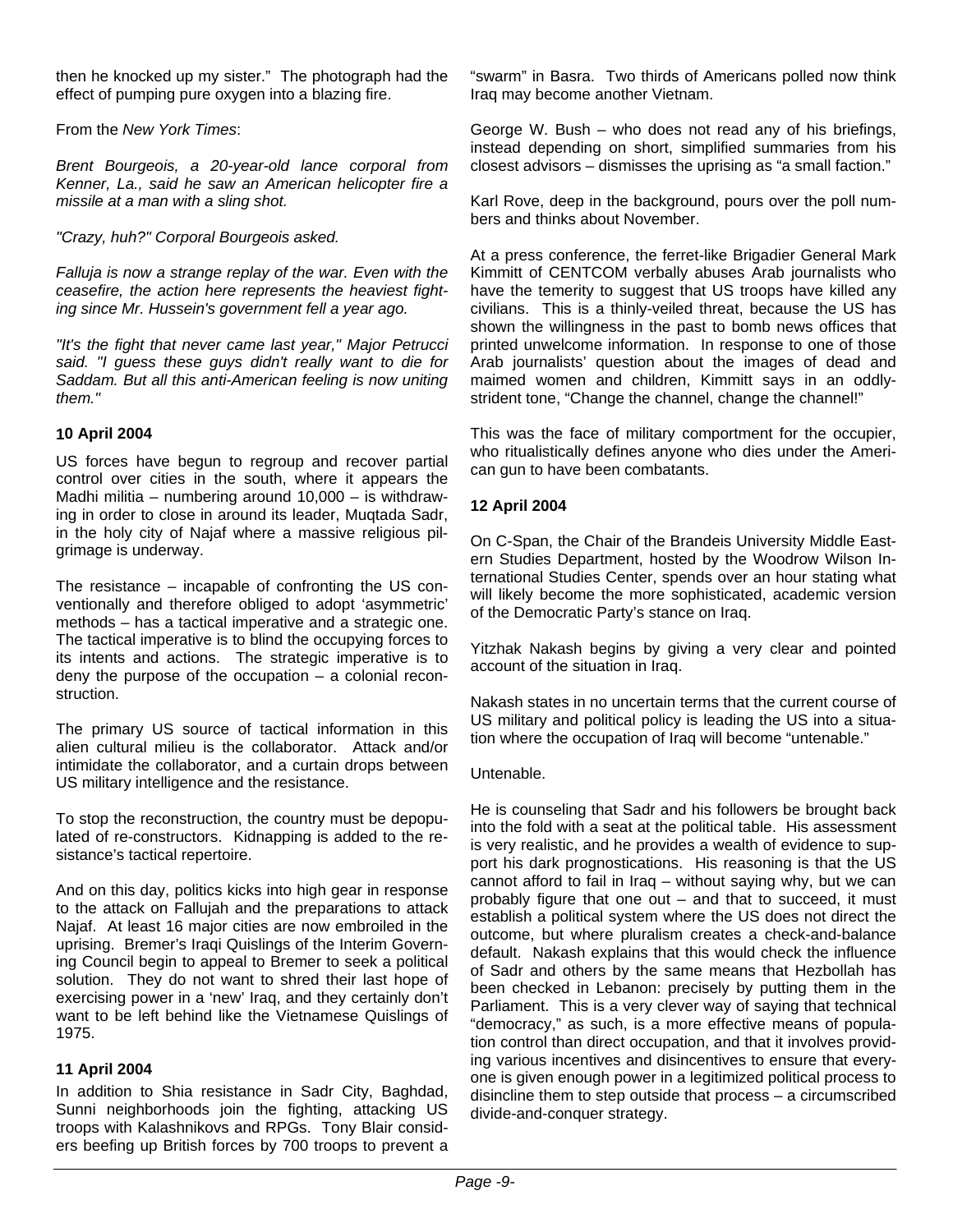T his may prove too subtle for the neo-cons.

The most interesting part of this refreshingly frank account of the degree of disorder confronting the US occupation is what he sees as the absolute precondition for all this political maneuvering: "security," meaning massive expansion of troop numbers there, with a commitment to stay for a decade or more.

The ruling class is trying to correct here for a political establishment that has, in some regards, gone out of control.

The political significance of religion in Iraq, in Southwest Asia, and in the United States, where Christian Zionists constitute a significant fraction of the ruling party's base, cannot be overstated. Nor can the Bush Doctrine politics of macho-narcissism.

As a favored writer of mine – Alf Hornborg – says, we must "reconsider both the potency of consciousness and the permeability of the material." The history, social bases, and development of various strains of Islam must be understood, as must the balance of forces in the US between evangelical, ecclesiastical, and prophetic religions – in order to grasp their political significance.

What Nakash points out is that this religious Balkanization in the region can be worked to advantage, and his greatest fear –stated explicitly – is that the current Bush military policy in Iraq is re-creating a form of Arab nationalism that threatens to displace the religious divisions upon which he and his fellow liberals would like to establish a (US) manageable pluralism in Iraq.

As this liberal position becomes clearer, people will again revisit the question of elections. Not the outcome this time, because some progressives are actually saying that there is something to be said for a continuation of the Bush leadership, to allow the debacle to reach its bottom. They are also saying that instead of focusing on electoral outcomes, the people need to see the elections as a way to confront those in front of the cameras and in the hot seat with questions like Iraq, Palestine, and Haiti – which paradoxically puts the Democrats in hotter water than the Republicans.

John Kerry will not welcome a strong pro-Palestinian appeal directed at his potential base, nor will he welcome Black Democrats confronting him with the issue of the coup in Haiti. Both of these are easily connectible to the occupation of Iraq if they are put into the analytical frame of colonialism.

That evening, Bremer suggests to reporters that he might consider negotiations with Sadr.

#### **3 April 2004 1**

Bad news pours into the White House. Emblematic of the situation, an Apache helicopter is shot down in Fallujah. The casualty numbers are fearsome, with more than 70 US dead from hostile fire. The military is issuing behind-the-scenes appeals for more troops, fast.

Sistani warns Bremer that an attack on Najaf will inflame the resistance.

George W. Bush, at the behest of his edgy handlers, gives a rare evening press conference, the third of his whole term, to explain the situation to the American public. It is a pathetic and even bizarre performance.

For almost 17 minutes, before taking the first question, he gives a stump speech full of generalizations, misrepresentations, and hare-brained platitudes. The responses to the media questions, asking about Iraq and the 9/11 Commission, are incoherent. His most rehearsed line – repeated again and again, often with no context whatsoever – is that "Saddam was a threat."

#### **4 April 2004 1**

Sadr publicly accepts the authority of Grand Ayatollah Ali Sistani, even as US forces tighten their encirclement of Najaf, where Sadr is surrounded by his militia. Sadr's goal from the outset was to ensure that Shias, and poor Shias in particular, would be included – with him at their head – in any future apparatus of Iraqi governance. What had run him afoul of the US was his insistence on the same thing being demanded by Sistani… that sovereignty be meaningful, and include the right to call for the departure of the American military occupation.

George Bush publicly endorses Ariel Sharon's categorical



rejection of a Palestinian right of return to Palestine.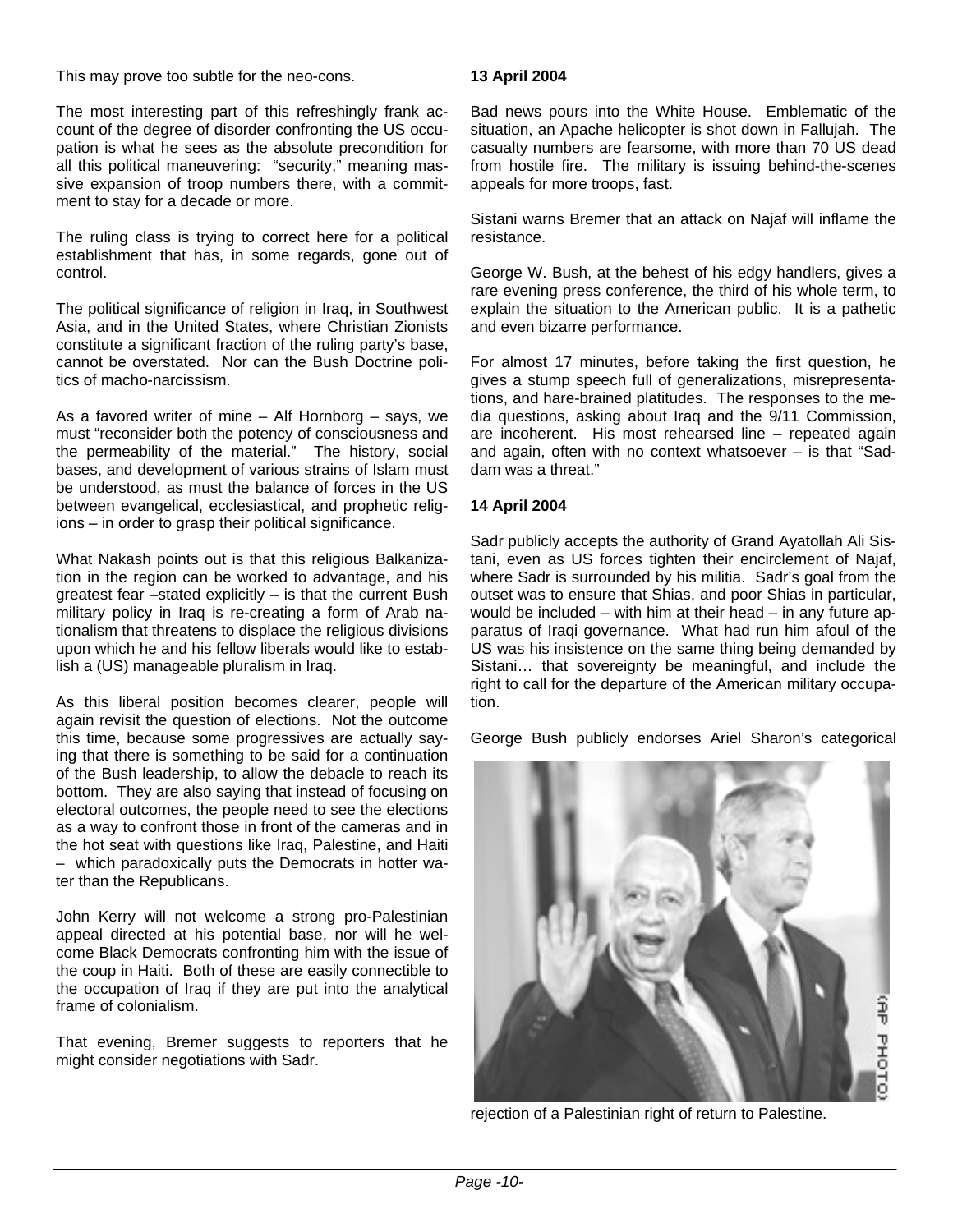#### **1 5 April 2004**

The Globe and Mail – U.S. warplanes and helicopters firing heavy machine-guns, rockets and cannons hammered insurgents Wednesday in the besieged city of Fallujah, and the commander of U.S. marines warned that a fragile truce was near collapse. In central Baghdad, a rocket hit the Sheraton Hotel, where foreign contractors and journalists are staying, breaking glass but causing no casualties. A second rocket failed to fire and remained lying in the street outside.

he rocket attack took place as UN envoy Lakhdar Bra-T himi was holding a press conference across the Tigris River in the U.S.-led coalition headquarters…

About 880 Iraqis and 87 U.S. soldiers have been killed this month. Among the Iraqi dead are more than 600 people — mostly civilians — in Fallujah, according to the city hospital's director.

Reuters – Faced with rising violence in Iraq, the U.S.

military plans to keep more than 20,000 troops from the 1st Armored Division and 2nd Armored Cavalry Regiment there this summer beyond their promised yearlong tours, defense officials said on Wednesday.

**5 April 2004 1**

The shaky truce in Fallujah is breaking down. All signs are that the US plans to attack Najaf. Another US helicopter is

downed, and four Marines are killed.

Analysts suggest that the Bush administration will have to go to Congress well before the election in November to ask for a minimum of \$70 billion additional dollars for the war.

#### **16 April 2004**

Today… A captured American soldier is shown on an Al Jazeera videotape.

The uprising spreads to another city holy to Shi'ism  $-$  Kufa. Mahdi militias ambush an American convoy, then withdraw when the Americans strike back with mortars.

Tony Blair and George W. Bush appear, in very expensive suits, for a short joint press conference where each sticks to the same script. In that script is a vow to attack Muqtada al-Sadr.

As of today, April has claimed the lives of 92 US soldiers in combat in Iraq.

> Today, at least 36 people were killed and 66 wounded in fighting.

George W. Bush, the president who does not read his memoranda, leaning back for instructions from his mad mandarins, issues commands to his careerist generals, and secures his place in history as the mediocrity who put a simian smirk on the destabilization of the American empire.

#### Endnotes:

1. http://www.prwatch.org/books/tsigfy10.html ; http://www.csmonitor.com/2002/0906/p25s02-cogn.htm http://www.antiwar.com/orig/cohen1.html ;

http://www.alternet.org/story.html?StoryID=14685;http://www.gvnews.net/html/Shadow/alert3553.html http://mediafilter.org/caq/Hill&Knowlton.html ; http://www.hillandknowlton.com/

2. http://www.gulflink.osd.mil/declassdocs/dia/19950901/950901\_511rept\_91.html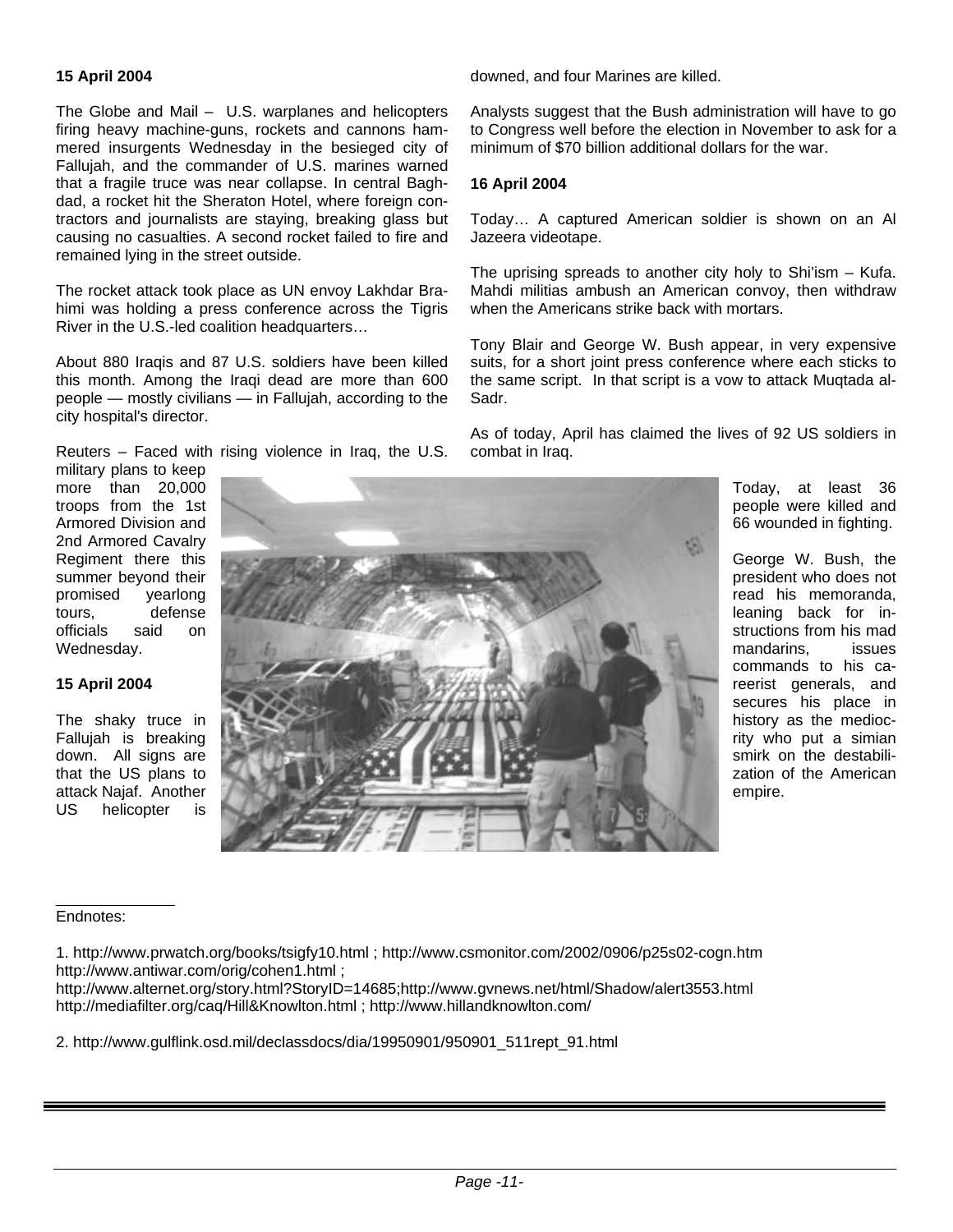## **PEAK OIL: DEBATE OR VENDETTA?**

**By** 

#### **Suzan Mazur**

April 22, 2004 1800 PDT (*FTW*) -- I sometimes think peak oil has already hit Manhattan as subways become increasingly unpredictable (although surveillance cameras are state-of-the-art) and escalator shut-downs present stair master survival challenges, a kind of perverse underground amusement. Unfortunately, surfacing on Fifth Avenue does not end the scenario, for where once there was excellence and exquisite fashion, now there are bargain stores catering to New Yorkers who are poor, and yes – even starving.

So I was particularly fascinated by the opportunity to listen-in to the telephone conference call that JP Morgan held for its clients on April 7 and 8, "Peak Oil: Fact or Fiction", which *From The Wilderness* was given exclusive permission to monitor. Maybe there would be answers as to whether or not Manhattan is a harbinger of what's to come for the rest of the nation, and whether its fleeting opulence (not counting all the questionablyfinanced real estate extravaganzas rising up) is energyrelated.

The main speakers faced-off on separate days. First Dr. Colin Campbell, Founder of the Association for the Study of Peak Oil, succinctly gave his position saying that peak oil is "such a geological matter." Campbell says we're now at the halfway mark and that "by 2010 volatility comes to an end and then terminal decline" sets in.

The pronouncement is chilling. What's more, Campbell says that "over the next few years everybody will become aware of this, and in some ways the perception of this growing situation is as serious as the event itself." Campbell's a retired geologist with decades of experience in the oil industry in both exploration and executive positions. He compares peak oil to old age – saying that a man knows when it has set-in.

Campbell was followed the next day by Michael Lynch, a computer oil and gas modeler for the past 25 years, President/Director of Global Petroleum Strategic Energy and Economic Research. Lynch came out slugging, informing conference callers that Campbell has refused to appear with him since 1997, saying "you'll understand why very shortly." He seems to view Campbell as old school and too tired to be optimistic about the future. Perhaps a bit like Cheney and Rumsfeld having their last hurrahs before retiring into the bed & breakfast business on the Eastern Shore of Maryland.

Lynch believes the Hubbert model that Campbell's theory relies on – discoveries and production follow a bell curve – is not only "incorrectly modeled", but is "much closer to being junk science." He says further, that while Campbell and his colleague, Jean Laherrère, have now "stopped saying that" . . . they've "never admitted they were wrong."

Lynch takes the position that URR – Ultimately Recoverable Resources – is not a static amount and therefore cannot follow such creaming curves. "It grows over time," he says, "as a result of economic changes, development in an area, but also because of technology, and in some cases, better scientific knowledge."

Campbell says today's oil supply is finite, and that it all came into being during two periods of global warming 90 million and 150 million years ago when "excessive" algal blooms formed on the seas and lakes, became heavier and heavier, and sank to the bottom of the rifts where they were "preserved" and pressure-cooked. The resulting oil and gas then began leaching its way back up to the surface through the sandstone (in the pore spaces between the grains of sand) and rock.

Campbell is adamant about the peak oil issue not being an economic or political one, but simply a case where we've now so depleted our "endowment" that peak oil will occur by 2010, and that soon after there will be a rapid fall-off in oil resources, which will profoundly affect world civilization.

So the conference began with a bit of posturing and name calling – with Campbell announcing "no common ground" with the "flat Earth economists" (Lynch et al.), who he says believe there's an infinite supply of oil (no one believes this, including Saudi Aramco).

Lynch called Campbell, Laherrère (and investment banker Matt Simmons) Malthusian pessimists, and obliquely referred to Simmons's upcoming book on peak oil as "content free."

Fortunately, JP Morgan's clients pressed speakers for details, which made the conference truly worth listening to. Campbell advised that peak discovery of oil was in 1964 and that it's been falling for 30 years. He also said that by 1981 the world was using more than it produced – 1 barrel is now found for every 6 consumed – and that there's little spare capacity anywhere in the world.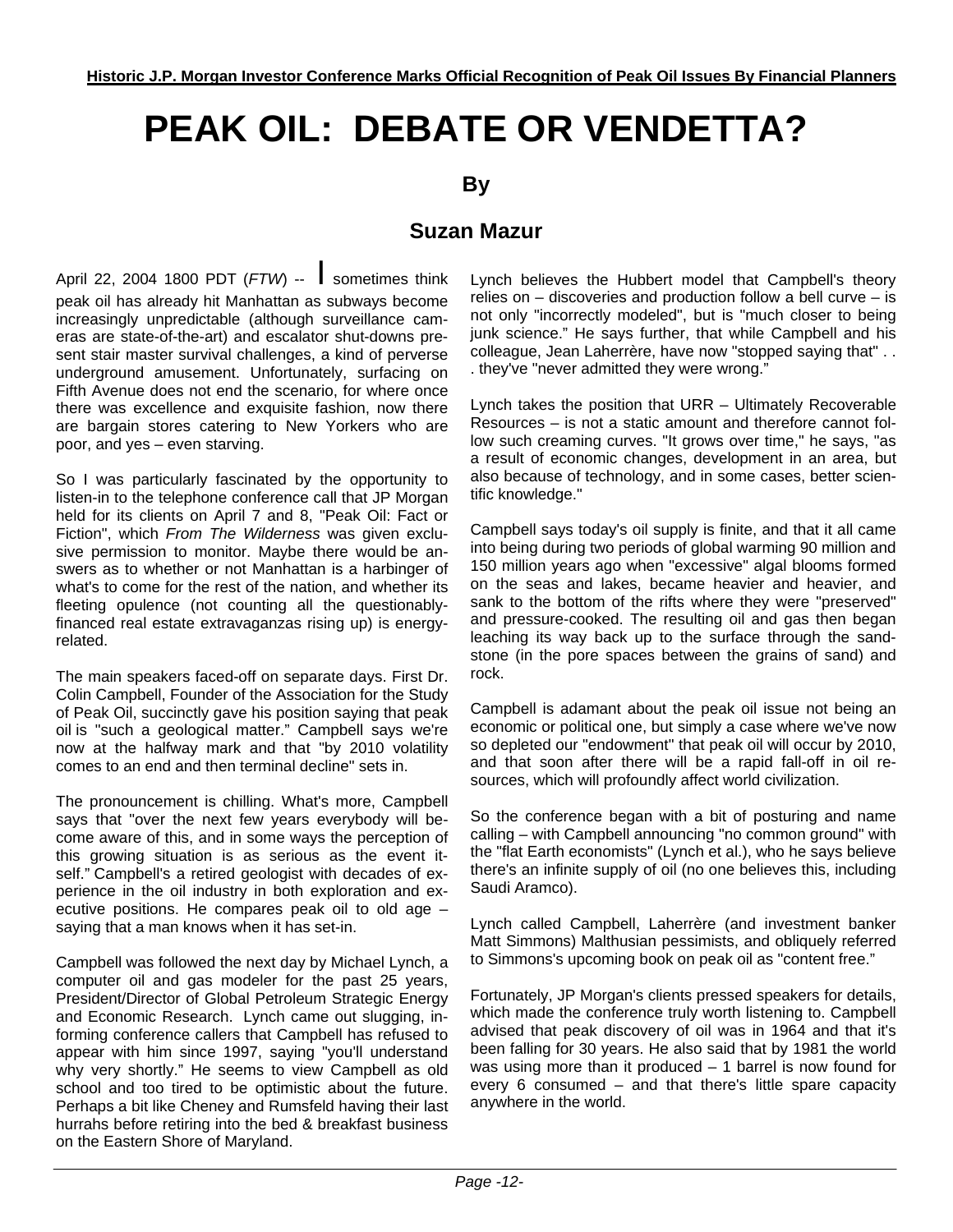As further proof of peak oil, Campbell adds that the major oil companies are getting out of the business – shedding staff, divesting marketing sectors, outsourcing jobs, cutting back on exploration and drilling fewer wells – the seven sisters are now four. He notes the majors are also buying back company shares (i.e., BP), and argues that "the value of their past is more important than their future." He quotes the late Robert Anderson of Arco: "This is a sunset industry and the sun is fairly low in the sky."

However, Campbell does spare the more "nimble" independent oil companies, who he says will press on producing what's left, subcontracting to state companies however they can, through initiative, enterprise and bribes. And that oil in the ground will become increasingly valuable.

Lynch argues the oil majors are alive and well, thinking about returns and making their money upstream, just not investing in things like refineries, etc. downstream. He says lack of spare capacity and any pullback from the oil business is not because there's not enough oil out there. It's due to economics and politics.

Campbell counters that the picture is far worse than anyone's thought because he's "pretty sure" we may have to remove over 200 billion barrels of oil from world estimates as a result of Saudi Arabia, the world's largest oil producer, and Kuwait misrepresenting their oil numbers. Says Campbell, "If you're limited to public information and you're watching reserves grow, you can believe it can go on forever."

John J. Hoey, who served as President of Atlantic Refining Company, as well as Hondo Oil (Robert Anderson was CEO), and is currently founder and director of Tethys Oil in Stockholm, says the "Peak Oil debate is just that -- a debate." Hoey believes the adverse remarks about lack of disclosure and transparency of sovereign entities like Saudi Arabia, Russia, etc. appear self serving and disparaging, that the oil producing countries are not public companies and have no duty or obligation to disclose any more than they deem appropriate. He advises: "Try to get some technical information from a major oil company on a specific 'tight' well being drilled or completed in a highly sensitive geological area."

Moreover, Hoey says he's listened to all the peak oil arguments (including the JP Morgan call-in) and "gravitates" towards Lynch rather than Campbell or Harvard Business School alumni and friend, Matt Simmons. He also lived in Saudi Arabia during the 70s and worked closely with Aramco and Petromin; Hoey says he has the "highest respect for the professionalism, integrity and future of their petroleum industry."

Nevertheless, Campbell presents a litany of pessimism on future oil as he deconstructs reserve reporting: He says Iran and Iraq may also have been manipulating their numbers**,** though he's "less sure." That UK gas and oil will be "virtually exhausted" by 2020, as acknowledged by the UK government (BBC reports Wood Mackenzie oil consultants described UK North Sea exploration as "the industry's biggest waste of money over the past five years"). That North American oil and gas is hopelessly depleted – it took 40 years for the US to go from peak discovery to peak decline – and that "Canada is way into decline." Norway has the Ecofis "exceptional chalk reservoir," which has been kept going through technology, but that doesn't change the overall pattern of decline. Germany has "no hope" and is long past peak. Argentina's production is down. Colombia has peaked. Egypt, with a teeming population, has hit its peak and has no money for exploration – "where will it get its oil from?" Indonesia has "no reason to remain in OPEC."

The only upbeat pronouncements from Campbell were that Iran will have a "rapid rise" in oil production until 2015 (and then fall), even though a Power Bridge Associates caller told Lynch he's been studying reserves in southwest Iran's Khuzestan field and that Iran has about 200 billion barrels of oil and needs capital to develop. He says Iraq holds "north of 300 billion."

Campbell believes Russia will see a second peak in 2010 – the first was under Soviet rule and influenced by OPEC price cutting in the 1980s which made Soviet oil uncompetitive. The increase in OPEC production stemmed from revisions in reserve estimates which allowed OPEC to exceed reserveconnected quotas. Heavy oils of Canada and Venezuela he believes will grow, but so will the costs of getting oil out. Canadian oil sands may be a good investment with an expected price of about \$20 a barrel, but right now the project is stuck, and is consuming Alberta's natural gas meant for the MacKenzie pipeline and North America's gas needs. Polar oil has "uncertain possibilities." "Deep water booms and goes quickly." Kashagan field in the Kazakhstan sector of the Caspian will produce 10-15 billion barrels, Campbell says, "but not what was hoped for."

Moreover, Campbell's bleak scenario includes not only a challenge to home heating and the gas tank. He reminds that the growing of agricultural products (crop nutrients and farm machinery) and their transportation are heavily dependent on petroleum – meaning global food shortages.

Lynch's principal role seemed to be one of resuscitating the audience after Campbell's address. He backed up the Saudi Aramco claim that its definition of "oil initially in place" (according to Society of Petroleum Engineers, World Petroleum Congress and the American Association of Petroleum Geologists) is the "volume or the amount of oil that's presently in the subsurface." Lynch also disclosed during the talk that he has worked off and on for the Saudis and does work in the short sell market, saying "I'm sure there'll be questions about that." Curiously, there were none.

Campbell explained the origin of the oil numbers system saying it all began with SEC reporting practices. For financial reasons, US oil company owners were allowed to report both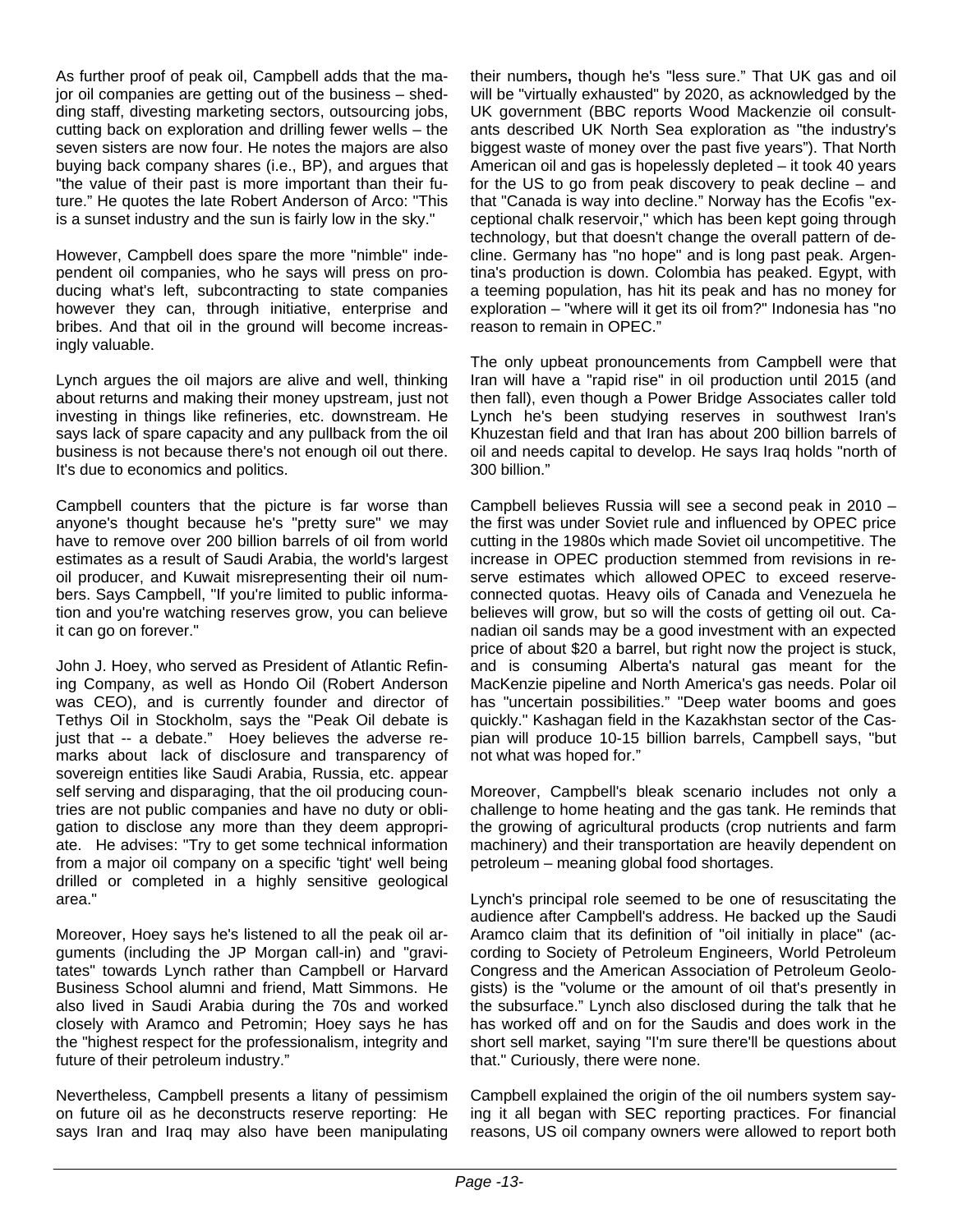proved producing reserves and proved undeveloped wells. The SEC model then became an international standard. He said "companies found it convenient to be very conservative about what they reported; they effectively reported as much as they needed to give a satisfactory financial result, which meant the build-up of stock of under-reported reserves."

The Saudi "oil initially in place" numbers, which Lynch refers to, were presented at a Center for Strategic and International Studies (CSIS) meeting in Washington February 24 by Aramco's Manager of Reserves Management, Dr. Nansen Saleri, and Mahmoud Abdul Baqi, VP of Exploration. They both said that in the last 20 years Saudi Arabia's oil in the subsurface has grown by 100 billion barrels and it currently has "in the ground" 700 billion barrels.

Aramco also claims a 52% success rate with 64 exploratory wells drilled in the past 10 years and says that for the fourth year in a row the company reduced its water cut levels with the total company aggregate water cut for 2003 less than 27% (Russia's is 80%); water cuts pose a problem because while water flushes out some oil, it tends to further seal-in a lot of what remains. Aramco cites reserves at 261 billion barrels – reserves defined as "oil that can be recovered commercially with current technology." Aramco says they expect to produce 12 million barrels of oil a day though 2025.

Lynch also obliquely referenced Matt Simmons's CSIS presentation, calling him an investment banker who "sort of said I read some technical articles and they describe engineering problems in the field. He made a whole bunch of mistakes which the Saudis corrected. . . . And he admitted he wasn't an engineer." Simmons referred to Aramco's sophisticated "MRC (maximum reservoir contact) wells" with multiple branches and high resolution digital imaging – as "bottle brush" wells.

Lynch did not question the Aramco claim that by 2025 Saudi Arabia expects to have 900 billion barrels of oil in the ground; Saudi Aramco's position is that only 14% of their "tank" has been tapped and that the main field Ghawar (actually many fields in one) is only 48% tapped. Lynch did say Saudi Arabia was virtually unexplored when it comes to oil, backing up Aramco statements regarding plans to push forward to the promising Saudi-Iraqi border (Campbell says you won't find much there) as well as into the previously inaccessible Rub'al-Khali – making use of "intelligent wells" and remote control digital imaging with a 10-million and soon 100-million cell resolution.

OPEC advises its figures also refer to member countries' remaining reserves and not total discovered, but says it does not ask member countries to verify reported numbers unless there is a major discrepancy. OPEC says its figures are in line with USGS and BP numbers, however this means that they are based on projected demand, which leaves things a bit fuzzy. Matt Simmons has called the very concept of proven reserves "still an art form."

OPEC's current Director of Research, Dr. Adnan Shihab-Eldin, a Berkeley-trained nuclear physicist – perhaps the most dynamic personality to emerge at OPEC since Sheikh Ahmed Zaki Yamani – is guiding the organization towards greater transparency in reporting its oil numbers by participating in JODI (Joint Oil Data Initiative) with APPEC (Asian and Pacific Petroleum Exporting Countries), IEA and UNSD. Shihab-Eldin previously served as a director of the International Atomic Energy Agency and as Director, Kuwait Institute for Scientific Research – where I first met him in the late 1970s when KISR was developing solar energy projects.

Shihab-Eldin, now OPEC's number two man, said the following regarding world oil supply:

*"In the current scenario of heightened political uncertainty in the Middle East, it is widely recognized that there is a premium on current crude prices, related to these events, of as high as \$4-\$5/b, rather than any basic lack of supply… Our projections, derived from the OPEC World Energy Model, show world oil demand growing from 76 million barrels per day in 2000 to 89 million barrels per day by 2010, and by over 106 million barrels per day by 2020. Two-thirds of the increase in demand over that 20-year period will come from China and developing countries. This highlights the relevance of such projects as the new multi-billion dollar pipeline which will stretch from Eastern Siberia in Russia to Northeast China – with construction due to start in 2003. . . . Non-OPEC production is expected to increase throughout the entire period, with the expected decline in North Sea output more than compensated by increases in developing countries, the CIS and the Caspian region [which he says will add an additional 4 million barrels a day to world supply by 2015 and believes that new discoveries will get a boost from newer technologies]."* – Conference on Oil and Gas Transportation in the CIS and Caspian Region, Vienna, Austria, Oct. 2002

Neither Campbell nor Lynch referred to the JODI figures, but there is little doubt that the time has come for the numbers to be counted. Even Lynch admits that OPEC's reserves numbers in the past were often referred to as "political reserves." Lynch says: "I was in Kuwait in 1987 and we were laughing about the reserves numbers. Everyone knew those numbers were not reliable."

And Lynch still believes "There are no good reserve numbers anywhere in the world – especially in the past 30 years." But he says he's referring to "proved reserves" not the ultimate amount available. And that proved reserves numbers are not really very important in long-term modeling.

He characterizes Colin Campbell's and Jean Laherrère's modeling as "curve fitting" – not geological research – "like people who look at stock market cycles and try to come up with waves." Lynch acknowledges that field size is determined by geology but says "the process of discovery is an economic one."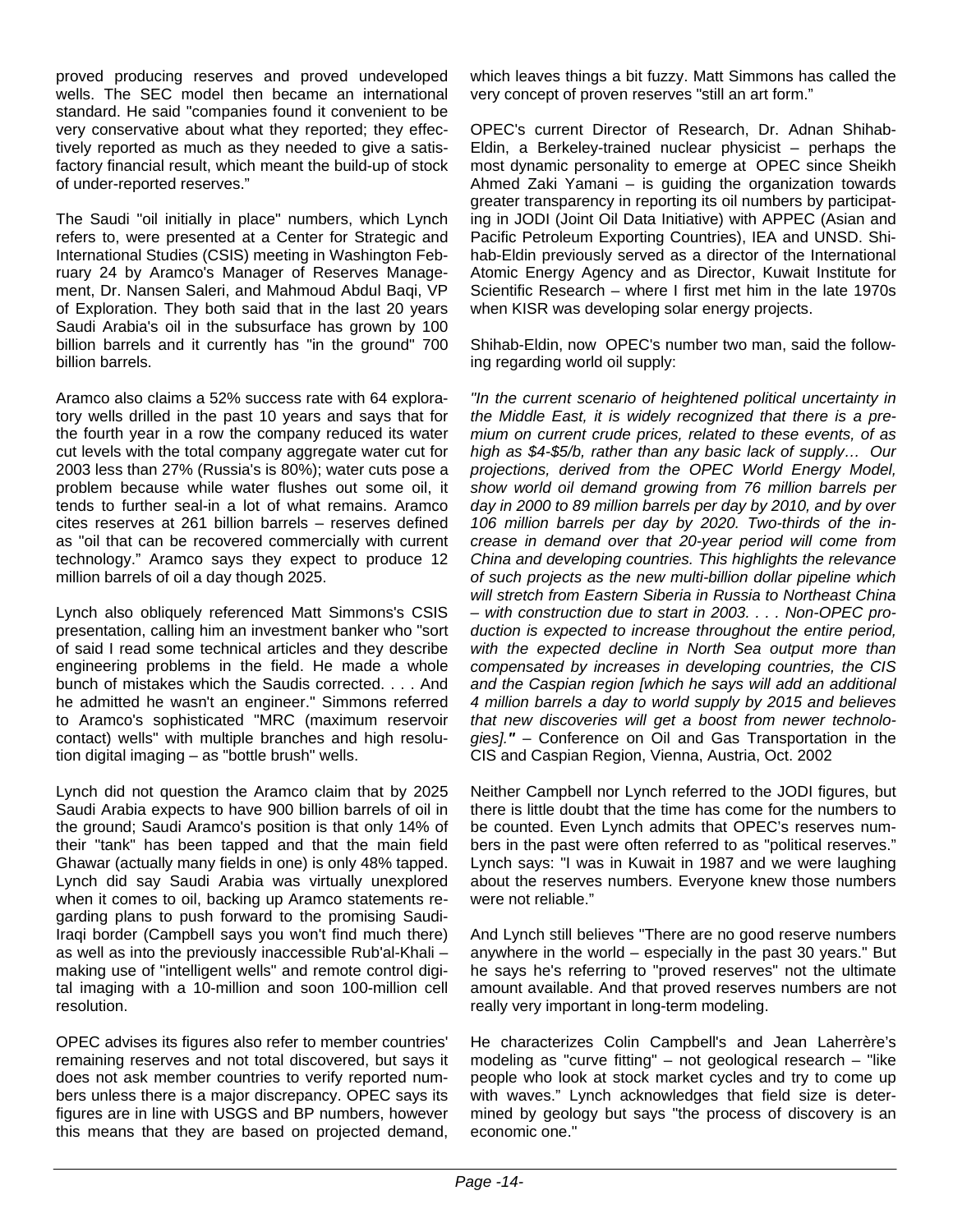Lynch also accuses Laherrère of mixing up political and economic events with geological ones in terms of the pause in oil exploration in the Middle East after 1980, when Lynch says there was a world oil glut, and the Saudis and Kuwaitis stopped exploring because they have 100 years of oil left. And then the wars happened, Iran/Iraq and the Gulf War. What's more, Lynch says the creaming curves Campbell produces are not reliable estimates because field sizes are not stable – citing field growth according to the IHS database in Norway (where horizontal drilling is producing results which could never be realized otherwise, he says), in Britain and Canada.

Lynch says that Jean Laherrère told the Abu Dhabis their oil was scarce and he just wasn't believed and that OPEC doesn't even want to deal with this "nonsense" but people keep asking them about it. Says Lynch, "If you look at all their [Campbell, Laherrère] curves, what you find is they're not doing serious statistical analysis. They're just drawing curves and then eyeballing them. Just looking at them and saying, does this appear to follow a pattern?"

Lynch looks at slides regarding British North Sea production. He says we were told the big fields have been discovered and the small fields don't matter and new technology won't increase recovery. But he says Campbell was wrong about his 1991 predictions of 500,000 barrels a day, citing current production at 2 million b/p/d and that this suggests "you don't know that the estimate of total resources in the UK is reliable, that it is stable."

Lynch also claims Campbell is himself raising estimates of URR as well as extending the peak out – that Campbell first predicted peak oil for 1989. He says in 2002 Campbell updated a table from his 1997 book increasing the amount of URR by over 100 bb in 5 years, attributing it to countries discovering more oil "than they ever would have in 1997."

Lynch concludes that the danger in the Middle East is more political when it comes to the supply of oil, and not its running out. A Barron's 4/5/2004 editorial suggests the real scare is that "OPEC producers will stop pricing their oil in dollars and switch to a basket of currencies for both the pricing and settlement of crude-oil transactions." And Crown Prince Abdullah's historic visit to Moscow and talks with Vladimir Putin are further proof of politics as oil's ace card.

Says Lynch, "If you believe resources are scarce and companies should run up their debt levels, buy up reserves, sign a long-term contract for engineers, do everything they can – nobody's doing that. They're trying to hunker down against another price collapse because that's much more likely than prices staying up at \$35."

A caller from Arc Asset Management wanted to know why investments in US public oil companies weren't being realized in the past 2-3 years, although there had been substantial increases in exploration and development spending. The caller questioned why there was a lack of production response, was it because the decline rates have been getting much steeper? (The 1997 oil hype in Azerbaijan, which took me to Baku, came to mind; after the smoke screen came down there were dry holes, investors threatening to jump off the roof and the gobbling up of Amoco by BP plus the resignation of the US Energy Secretary.)

Lynch responded by saying give Capex time, you haven't seen the results yet, and that "it's partly delay because what you're seeing is companies putting money into big projects like deep water West Africa that take longer to come online than a shallow Gulf of Mexico field." He said the Chad pipeline took 2-3 years, and mentioned costs on such projects could go up as much as 30%-40%.

John Hoey of Tethys Oil agrees. "It would be folly," he says, "to solely rely on the old school theories of recoverable reserves, tertiary recovery methods and technologies, old maps and geological interpretations." Hoey says the technology is moving too fast; they are now drilling faster, smarter, deeper and more effectively, revisiting areas that were abandoned, looking for different plays -- all helped by the economics of \$30/bbl oil. He argues, "The worldwide deepwater drilling market expenditures have been estimated at \$40 billion between 2003 and 2007 versus a fraction of this amount 10 years earlier, and were virtually nonexistent 10 years prior to that."

Lynch's talk was followed by a presentation by Dr. William Fisher, Director of Geoscience at the University of Texas and an advisor to Energy Secretary Spencer Abraham. He held up a slide with some Shell figures (odd, considering Shell's in the hot seat for overstating its reserves by 20%), which looked at the range of conventional vs. unconventional oil in terms of a price scenario – ultimate at 3 trillion barrels and unconventional at another trillion barrels – and said cost probably will come down due to technology.

Fisher says he concurs with USGS "folks in Denver" who project peakings "at either a high demand of 3% a year out to 2025, and at 1% or less, it extends substantially." Fisher says future trajectory will be demand-defined, not constrained by physical shortage.

Fisher also says, fuel reserve growth "has been the biggest dynamic over the past 25 years." He notes that the USGS "roughly equates reserve growth potential with new field discovery – it's about 650 bb of each." Fisher says he feels it's necessary to address this because some "early peakers" think reserve growth is a myth or assume it's accounted for in "proved reserve base" numbers.

Fisher sees "multi-component seismic coming along" to deal with complex high density rock, carbonate rocks, and expects there will be a lot more computer imaging. He says 3D seismic works best in sandstone.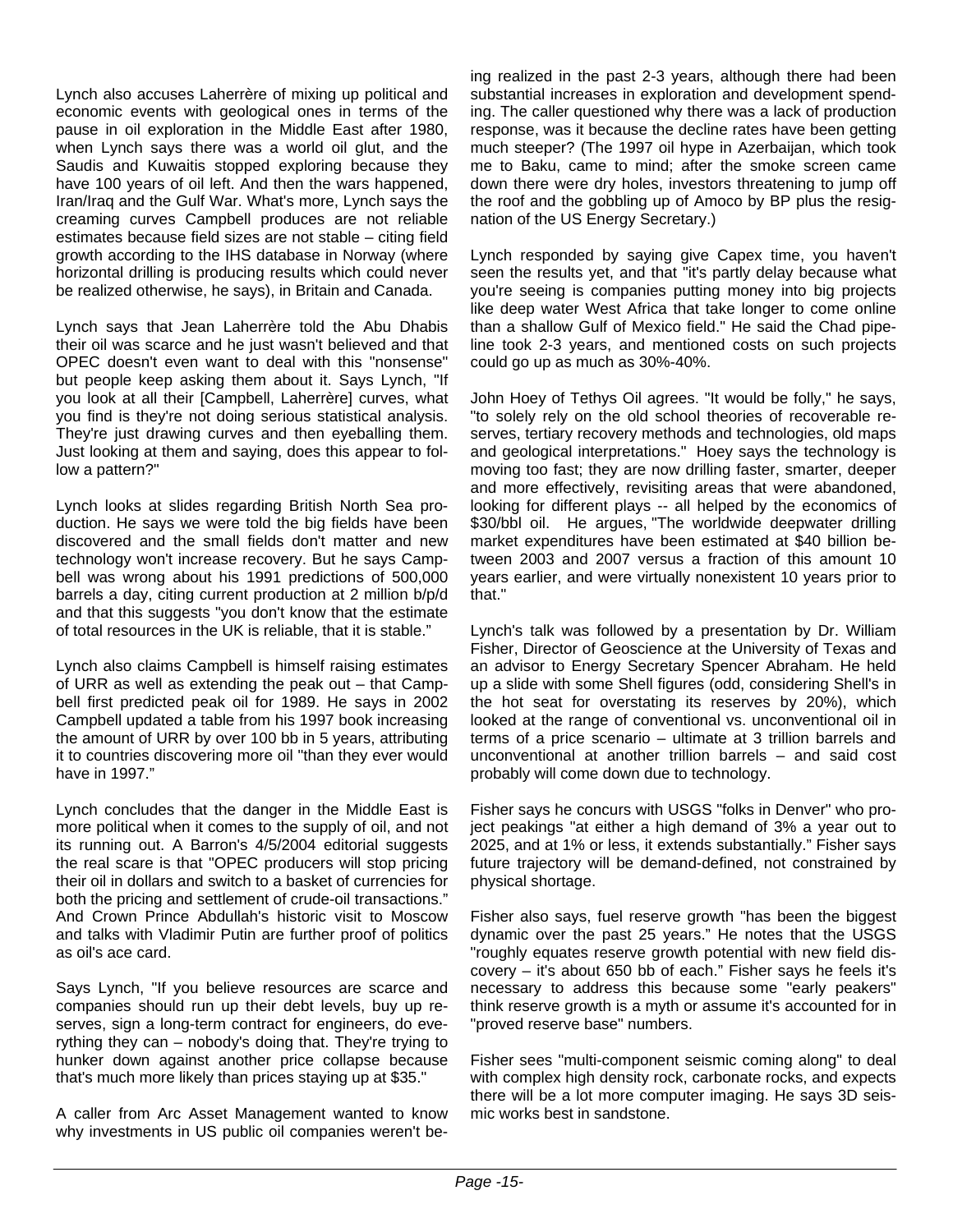Surprisingly there is some common ground with Colin Campbell. Fisher suggests the oil age is pretty much over – though not because the world is running out of oil – but because oil will have outlived its usefulness (what will replace it is less clear). Fisher and Campbell both think coal-bed methane will be important. Fisher believes we're at the "threshold of the methane economy." And he says worldwide stranded pockets of gas will lead to cost-effective LNG (at a stable price of \$4.50 to \$5 a barrel).

Over the next 30-50 years, he believes natural gas will be the source for any development of the hydrogen fuel cell. Yet nowhere did he acknowledge well-documented recent supply shortages or obstacles to overseas importation. He says further that some of the downward curves on crude oil demand "out here about 20 or 25 years are factoring in a substantial introduction of the hydrogen fuel cell in the transportation mode." (Now we're talking volatility!)

So as the peak oil caravan moves back to CSIS April 27, we await more answers. It will be the second US appearance by the Saudis on the issue – this time Saudi Arabia's oil minister Ali Naimi speaks – plus Secretary Abraham and Federal Reserve Chairman Alan Greenspan. The event will be a significant ratcheting up of the debate with the world's press in attendance – and standing room only.

### **-- BOOK REVIEW**

## **Richard Clarke's Orchestra:**

### **Maestro Plays Simple Waltz; Shackled Media Manage to Dance Along**

**by**

#### **Jamey Hecht, PhD**

 *[There's a very troubling aspect of Clarke's testimonies that can and should be questioned. He maintains that he had repeatedly urged, both in the Clinton and Bush administrations, that direct action be taken to destroy Al Qaeda and the Taliban. But there is abundant evidence that Clarke's plans had been listened to and implemented. A great many publications, from the Indian magazine, "India Reacts" (June 26, 2001) to the BBC's George Arney (Sept. 18, 2001) to authors Jean Charles Brisard and Guillaume Dasquié "Bin Laden the Forbidden Truth" documented clearly that plans and staging for a US military invasion of Afghanistan in October of 2001 were in place and being pursued long before 9/11. It is absurd to think Clarke didn't know of this. It was, in fact, common knowledge in the region. US special operations troop deployments in Tajikistan and Uzbekistan through 2000 and early 2001 belie Clarke's assertions that nothing was being done.* 

*It was the fact of these preparations that gave weight to Forbidden Truth's allegations that an ultimatum was delivered to* the Taliban by a group called the 6+2 in the fall of 2001 (before the attacks),"Either you accept our offer of a carpet of *gold, or we will bury you in a carpet of bombs." Their goal: to secure pipeline routes intended to bring Turkmeni natural gas to market and supply and Enron-owned power plant in India and to "monetize' what were then hoped for large oil reserves in the Caspian Sea basin. As FTW has repeatedly reported, drilling operations in Kazakhstan from 2000 through 2002 showed that the Caspian reserves just weren't there in the quantities hoped for.* 

*Ultimately, we are left to answer a deeper question. How much truth does Richard Clarke actually wish to tell? Can we assume that his motives are entirely pure? Or is he, to one extent or another, still protecting some of the deepest secrets of a system which raised him and in which he still hopes to function? Either way, Clarke has left a lot of meat on the table to work with. -- MCR]* 

*\_\_\_\_\_\_\_\_\_\_\_\_\_\_\_\_* 

APRIL 5, 2004 1800 PDT (FTW) –  $A_t$  the end of a distinguished three-decade intelligence career in various offices of the U.S. government, Richard Clarke has just published a sharply critical account of the Bush administration's anti-terrorism record. Timed to appear on the day of Mr. Clarke's public testimony in the 9-11 Commission hearings, the book has caused a wave of indignation among those it chides. It has also done much to redirect the country's attention back to 9-11, even as the Bush group tries to wield that day of mass murder as its own private political instrument.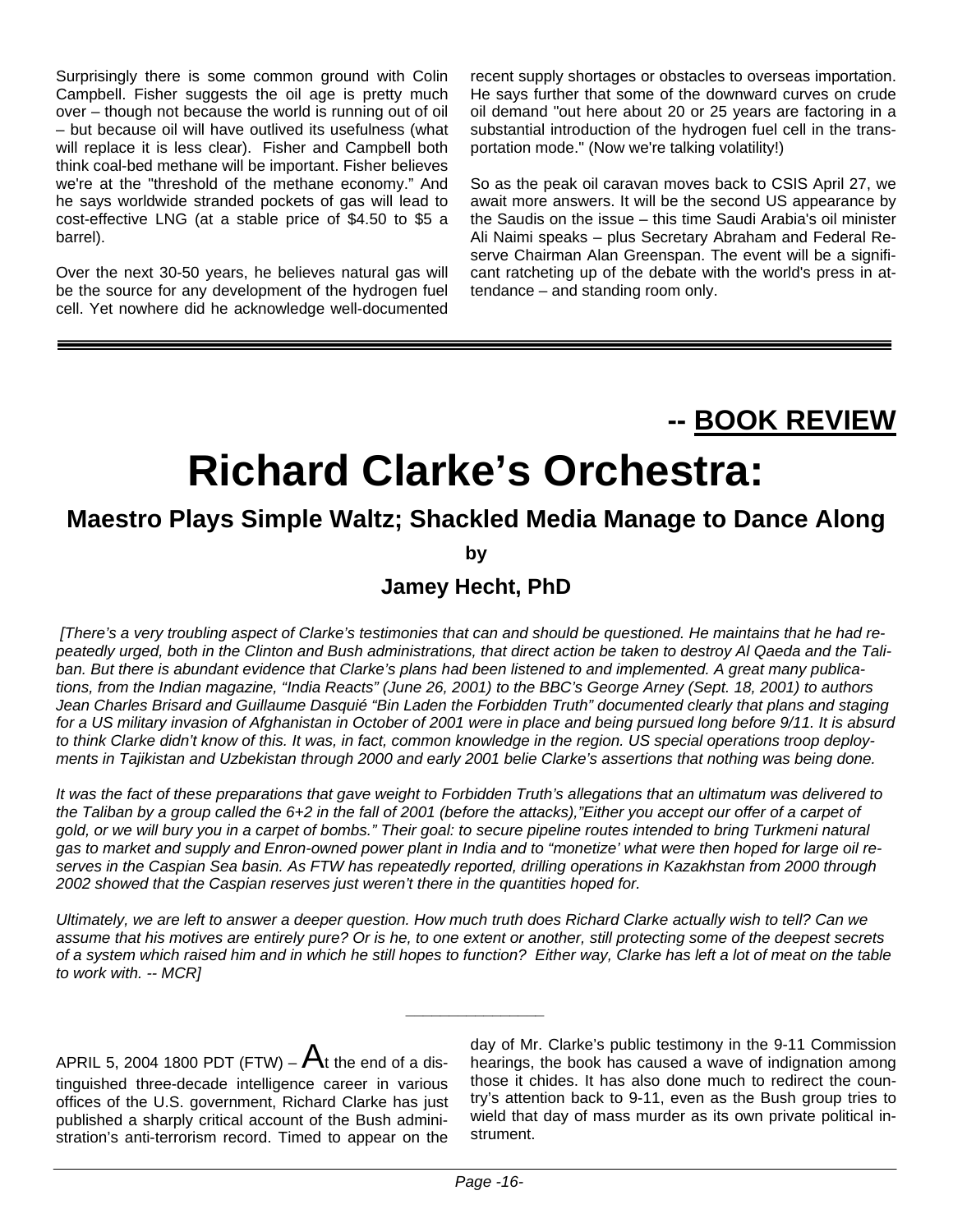Readers of FTW and other critics of the official 9-11 narrative will be right to condemn Clarke's book as too little, too late. But it's not too little to embarrass the administration, and it's not too late to influence the November election (assuming that there will be a 2004 election). Incisive readers and critics perceive that 9-11 was a false flag operation, perpetrated by a consortium that included elements of the Bush junta and the bin Laden organization with which it enjoys financial and personal ties. Readers of the mainstream Left-progressive press (like the Nation, which this writer has critiqued on these grounds in Media Monitors Network and From the Wilderness) regard 9-11 as an episode of colossal incompetence and "intelligence failure." Clarke espouses that view and attributes much of the failure to the President and his appointees, while distinguishing himself from them by taking on a measure of the blame with a heartfelt apology. But the rhetorical flavor of Clarke's book is very strange. It doesn't read like a progressive's complaint, nor like an insider's defense. Maybe we're projecting or reading wishfully, but we seem to hear Clarke speaking in two voices – an overt voice that tells the public about the Bush administration's incompetence and neglect, and a covert voice that whispers to those who can hear it: false flag.

En route to his explicit case for Bush's incompetent negligence, Clarke's narrative provides context by revisiting several other episodes of recent history, among them the crash of TWA 800 in July 1996, and the triggering of Desert Storm in 1990. My aim in discussing those incidents here is not to revisit them for their intrinsic interest, but to examine Clarke's weirdly self-defeating treatments of them in the light of his book's ostensible purpose. If I'm correct in concluding that Mr. Clarke knows full well that the official explanations are bogus – and that he's implying this knowledge in these very pages, for those who can see it  $-$  then his message regarding 9-11 is much more radical than it appears. He's in no position to say "Bush did it." If he were to say that, the media would disappear and he could accomplish much less. Clarke must be vividly aware of this, since in Chapter 5 he tells the story of Pierre Salinger, President Kennedy's White House Press Secretary who publicly claimed in the months following the TWA 800 crash that he had radar images and documentary evidence indicating a missile had destroyed the plane. Salinger is called by an NSC staffer "whacked; he's lost it. The real world is a planet he left long ago." Whatever the facts of Salinger's case, it's instructive that Clarke has chosen to invoke it here. The lesson of the Salinger anecdote is: say too much, and you won't be heard; say a little, and you might move some people.

The book that ate the month of March, 2004 has some very interesting merits. It's easy to overlook them if you're furious about the murder of three thousand people. But from a strategic point of view, this book is definitely a win for the political justice movement. On rare occasions, a certain kind of limited hangout can do more than aid the cover-up; if it comes from deep enough inside the establishment, it can quietly destabilize the cover-up, sometimes more effectively than a direct attack. That position might seem like a sell-out compromise, but let's be clear: the effective thing about Clarke's particular attack is its source and its timing – not its completeness or its force (it has little of either). Finding something to applaud in Against All Enemies (and the corresponding Clarke performance in the sham hearings) does not imply that you, or I, or FTW, or the 9-11 political justice movement, should take Clarke's position. We absolutely shouldn't, because he denounces the tip of the criminal 9-11 iceberg and tacitly accepts the rest.

That much is pretty clear before you read the book. But as you make your way through it, something very interesting happens. Clarke seems to leave a trail of breadcrumbs for those who know about the dark side of September 11. It's as if he wants the better-informed among his readers to know that the book is really a politically pragmatic strike against a consortium of murderers, not the frank complaint against administration failure and incompetence that the media sees in it.

Watch the Frontline episode archived in Realvideo at the PBS website:

http://www.pbs.org/wgbh/pages/frontline/shows/knew/view/

And read the additional transcript interview of Clarke on the neighboring page:

http://www.pbs.org/wgbh/pages/frontline/shows/knew/intervie ws/clarke.html

I think you'll agree that one of the burning motivations behind Clarke's current activity is his bereavement and anger over the loss of his friend John O'Neill, the talented, maverick FBI agent who foiled the Millennium NYC plot, investigated the USS Cole bombing (until the US Yemeni ambassador stopped him) and nearly prevented 9-11. O'Neill left the FBI to become security director at the World Trade Center. He died in the attacks, and you can see his name among the thousands of others written on the makeshift paper wallhanging which passersby created in the weeks following 9- 11; it's preserved in the Union Square subway station in New York City. As certain exceptionally courageous individuals among the 9-11 victims' families can attest, when a person you really need is killed, you feel driven to find out who did it and expose them. I believe this may well be what Clarke is doing, albeit in a subtle and indirect way.

Before we turn to the text, let's suppose Richard Clarke does know that Bush, Rumsfeld, Rice, Wolfowitz, Perle, [FBI Supervisory Special Agent Dave] Frasca, and key players in the relevant agencies are guilty of criminal complicity in the September 11th murders. If he overtly says what he knows, he'll trigger one of the standard responses from media and government; they'll ignore him, slander him, ridicule him, and quickly move on. Instead, the wily Clarke is singing a moder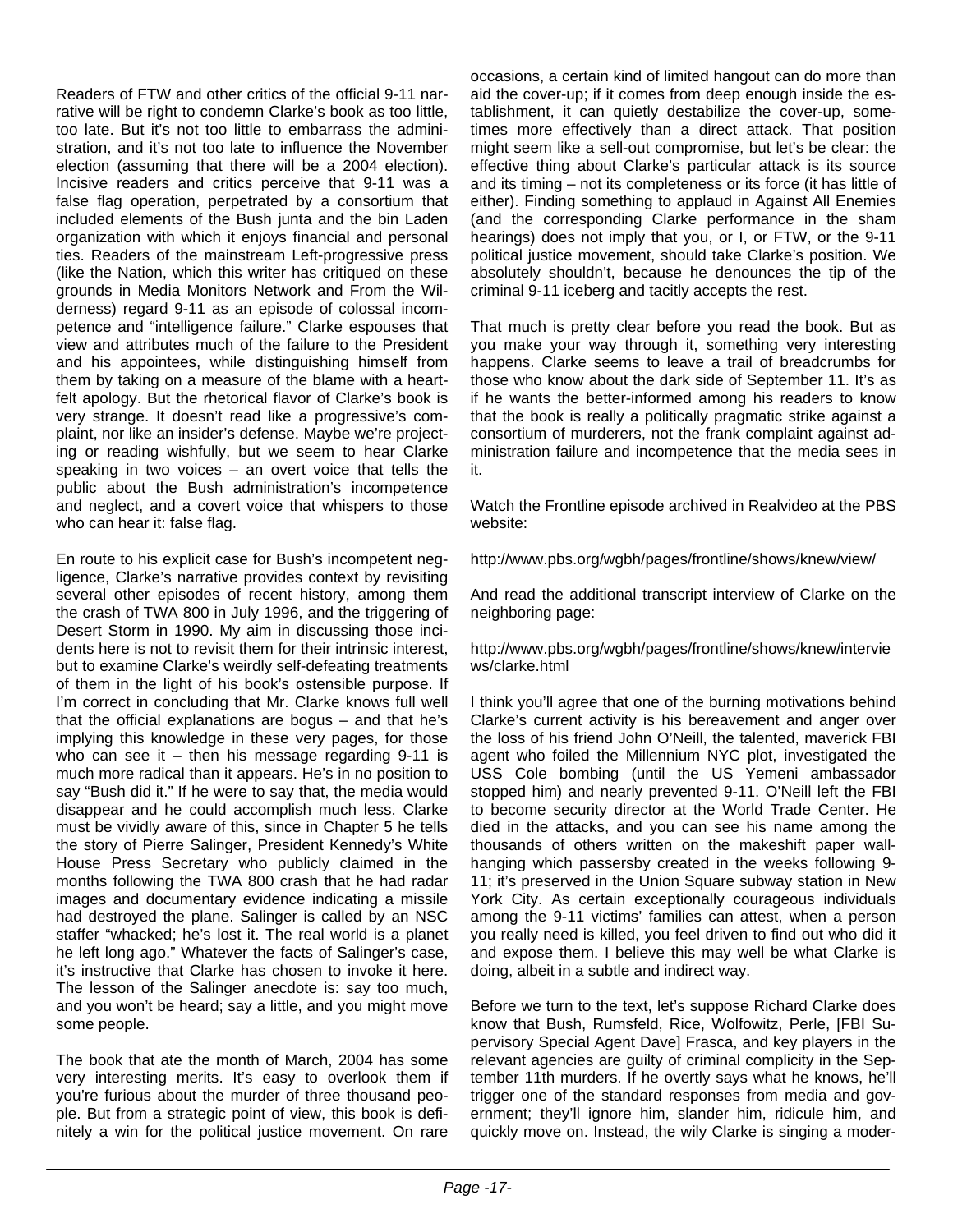ate war song against the Bush Administration, FAA, FBI, and CIA – a tune so finely adjusted to the media's tin ear that even Time and Newsweek and the national papers can hear it and dance along. Allegro, ma non troppo (fast, but not too much).

Here's what I'm seeing as a trail of breadcrumbs.

This is Clarke on Ramzi Yousef, pp. 94-5:

*"With almost every terrorist incident or similar event, an urban legend develops that challenges the official story. After the events of 9/11, one widespread legend had it that Israel had attacked the World Trade Center and had warned Jews not to go to work that day. After TWA 800 crashed, the legend was that the US Navy had shot down the civilian 747. With Ramzi Yousef, the legend was that there were actually two people: one was the man arrested by the FBI in Pakistan and the other was a mastermind of Iraqi intelligence, the Muhabarat. This legend was part of the theories of Laurie Mylroie."* 

A bit later on, in the next paragraph:

*"Mylroie's thesis was that there was an elaborate plot by Saddam to attack the United States and that Yousef / Basit was his instrument, beginning with the first World Trade Center bombing. Her writing gathered a small cult following, including the recently relieved CIA Director Jim Woolsey and Wolfowitz."* 

Next, Clarke quotes Jason Vest's November 27, 2001 article in the Village Voice:

*"According to intelligence and diplomatic sources, Powell – as well as George Tenet – was infuriated by a private intelligence endeavor arranged by Wolfowitz in September. Apparently obsessed with proving a convoluted theory put forth by American Enterprise Institute adjunct fellow Laurie Mylroie that tied Usama bin Laden and Saddam Hussein to the 1993 World Trade Center bombing, Wolfowitz, according to a veteran intelligence officer, dispatched former Director of Intelligence and cabalist James Woolsey to the United Kingdom, tasking him with gathering additional 'evidence' to make the case."* 

Clarke has no immediate need to mention these "legends," but he does so. Why? The first one is false; Israel didn't perpetrate the attacks, and its intelligence agency repeatedly tried to warn the U.S. government about them.<sup>1</sup> This is not to ignore a serious body of evidence however, including DEA reports, showing that Israeli intelligence acted as an accomplice with US intelligence in facilitating the attacks before they happened. But the second is probably true. If TWA 800 wasn't shot down by a missile (Navy or not), then what are we to make of all the physical evidence suggesting that it was, $^2$  and why did the FBI threaten and harass witnesses, 116 of whom insisted they saw some kind of missile rise from near the

horizon and blow the plane to bits? $3$  Both of these are called "urban legend."

But Clarke's third example is the Yousef story, which he treats as if it were the work of some independent researcher, the sort of conspiracy critic who might have come up with the aforementioned pair of "legends." He calls the Yousef story a "theory" by "author Laurie Mylroie." How did this particular theory get so influential? "Her writing gathered a small cult following, including Woolsey and Wolfowitz." Everybody knows that the American Enterprise Institute is one among many right-wing Washington think tanks that produce useful position papers more or less on command. It's housed in the same building as PNAC (Project for a New American century). Richard Perle and Lynne Cheney are members.<sup>4</sup> You don't have to be Mike Ruppert to read between the lines here. Clarke is being understated to the point of sarcasm: of course the story of a connection between Ramzi Yousef and Saddam Hussein is not an "urban legend"; of course Laurie Mylroie is not some neutral, disinterested "author"; and of course, one has to surmise, Wolfowitz directed her to produce this absurdity from her post at AEI in the first place. I'm trying to call attention to Clarke's tone. It implies that he knows this is all a limited hangout.

In the same chapter, Clarke mentions a striking detail of the personnel situation on 9-11: in a conversation with FAA administrator Jane Garvey, Clarke asks how long it will take to clear the skies:

*'The air traffic manager,' Jane went on, 'says there are 4,400 birds up now. We can cancel all takeoffs quickly, but grounding them all that are already up… Nobody's ever done this before. Don't know how long it will take. By the way, it's Ben's first day on the job.' Garvey was referring to Ben Sliney, the very new National Operations Manager at FAA. (p.5)* 

Very new indeed! If Clarke had no suspicion that 9-11 was an inside job, wouldn't he be a bit less understated here? Wouldn't he comment on the appalling coincidence that the man at the controls of the FAA's National Operations on the morning of September 11th had logged no hours whatsoever in that position? Sure, piquant irony is just a writing style – but in Clarke's pages it certainly sounds loaded.<sup>5</sup>

His discussion of the origins of the first Gulf War is strange; it's as if he were trying to give two opposite accounts at once. Changes in Iraqi troop readiness (i.e., a switch to the radio silence called "Emcon") suggest the possibility that Iraq may be about to move against Kuwait. This triggers a meeting within which only a few people are concerned, but everyone is surprised:

*Only [Bob] Kimmit, NSC's Richard Haasm and I seemed concerned. CIA Deputy Director Dick Kerr said there was no chance of an Iraqi invasion of Kuwait. Admiral Dave Jeremiah agreed and refused my suggestion to retain U.S. forces that were leaving the area after an exercise. State's own Middle East bureau had a report from our Ambassador, April Glaspie, noting Saddam's reassurances to her [my empha-*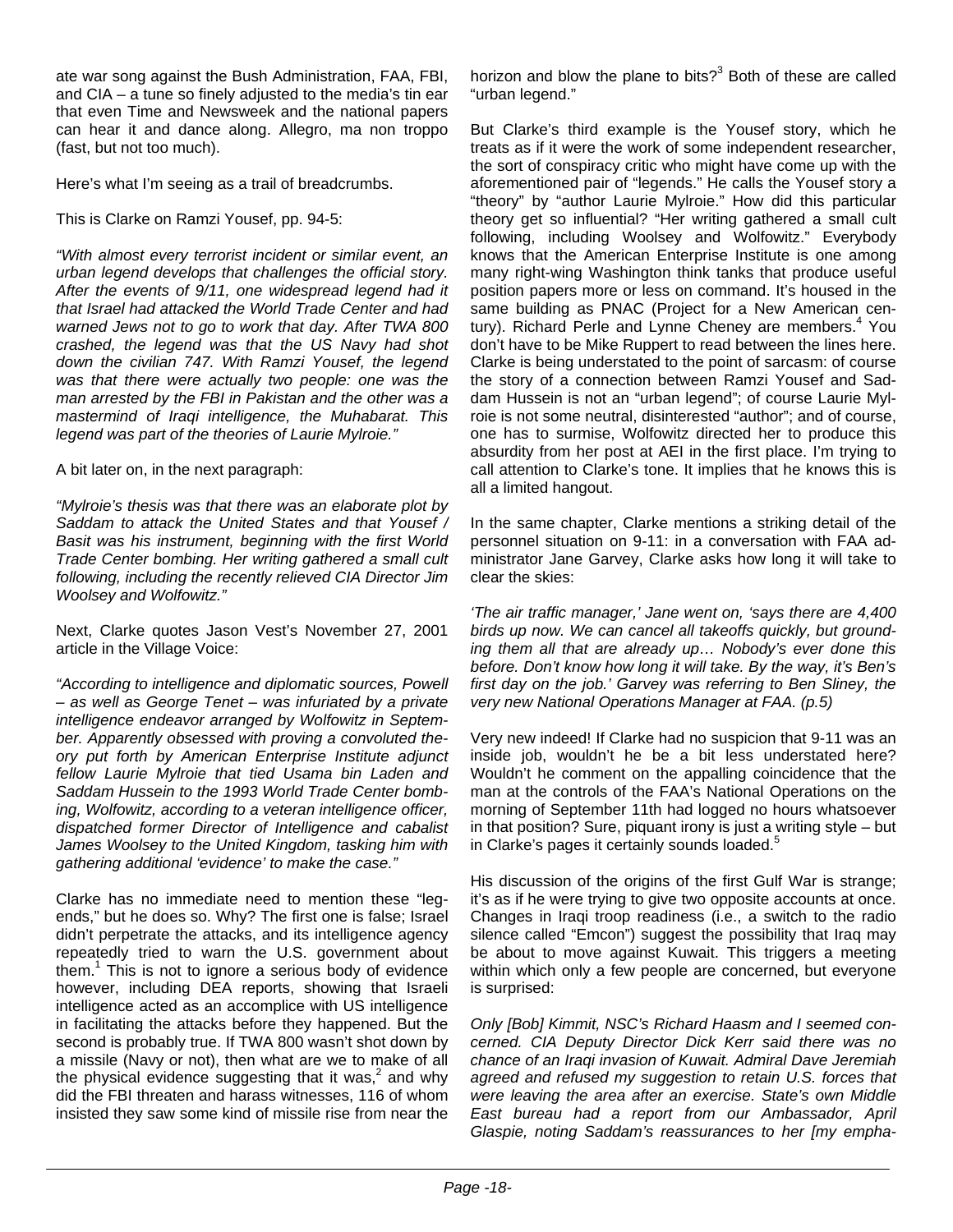*sis]. The meeting broke up without a sense of urgency. I went home."* (p.56)

But for the educated audience, the very name "April Glaspie" means the-person-who-gave-Saddam-a-greenlight-to-invade-Kuwait. Let me remind the reader, as Mr. Clarke does not, that on July 25, 1990 Saddam didn't give reassurances to Ambassador Glaspie; she gave reassurances to Saddam:

Saddam Hussein: "If we could keep the whole of the Shatt al Arab [waterway between Iraq and Iran] - our strategic goal in our war with Iran - we will make concessions (to the Kuwaitis). But, if we are forced to choose between keeping half of the Shatt and the whole of Iraq (which, in Saddam's view, includes Kuwait) then we will give up all of the Shatt to defend our claims on Kuwait to keep the whole of Iraq in the shape we wish it to be. (pause) What is the United States' opinion on this?"

(Pause, then Ambassador Glaspie speaks carefully)

U.S. Ambassador Glaspie: "We have no opinion on your Arab-Arab conflicts, such as your dispute with Kuwait. Secretary Baker has directed me to emphasize the instruction, first given to Iraq in the 1960's that the Kuwait issue is not associated with America."<sup>6</sup>

Yet on page 69, Clarke claims that "[Secretary of State] Baker would never have gone to war in the Gulf and made that clear at several points in the months after the Iraqi invasion of Kuwait." Mr. Baker was Ms. Glaspie's boss. If he didn't want a U.S. war in the Gulf, why would he have "directed" Glaspie (or State Department spokesperson Margaret Tutweiler, or John Kelly, Assistant Secretary of State for Near Eastern Affairs) to indicate that an Iraqi invasion of Kuwait was not going to bother the U.S., when he knew that G.H.W.B. hoped to retaliate with a major attack on Iraq? When Clarke says that Baker claimed to be against the Gulf War, I'm not sure I'm supposed to believe him.

Now, Clarke has just referred to the TWA 800 shootdown hypothesis as an example of "legend." On pages 121-126 his discussion of TWA 800 rejects that hypothesis and offers the official alternative. But the way he goes about it is, again, a little weird. Here he is talking to his friend the late John O'Neill:

I tried to dissuade him from the Stinger theory. 'It was at 15,000 feet. No Stinger or any missile like it can go that high. The distance and angle are too far from the beach, and even from a boat right under the flight path, you can't get that high.' John wanted proof from the Pentagon. I agreed to get it. (p.124)

But what follows is a description of Clarke's visit to the FBI lab, and there is no further mention of Pentagon input regarding TWA 800. It's a bright red herring anyway, since the "Stinger theory" is no longer (if it ever was) the major hypothesis of the critics at the time of Clarke's writing (2004). The Stinger was initially interesting because it didn't require a vehicle; somebody standing on the beach could have shot one from his shoulder. But it turned out there were several ships nearby that night, and in the air, a Navy P-3 Orion. Regarding the latter, says the Flight 800 Independent Researchers Organization, "The McArthur/Islip Airport radar (ISP radar) was the FAA's closest radar site to Flight 800 when it exploded. For approximately 28 minutes up until Flight 800 lost electrical power, only a Navy P-3 Orion aircraft was tracked by the ISP radar in the airspace near where Flight 800 exploded and fell to the sea (see Figure 1). $n^7$ 

So, off Clarke goes to the FBI lab where the wreckage is being assembled.8 An anonymous technician shows him what to look for on the metal wreckage: "See the pitting pattern and the tear. It was a slow, gaseous eruption from the inside." But later on the same page, Clarke explains that he's convinced of the FBI's official explanation, summing up this way: "There was no pitting or tear [!], no indication of an inbound explosion from a Stinger-like missile…" If that's not tipping your hand, I don't know what is. That Clarke does not mention that traces of solid rocket fuel were recovered from seat cushions inside TWA 800 is a sign that he's limiting his discussion to avoid going too far.

Now for the big elephant in the room. On pages 126-127, just after the TWA 800 discussion, are the paragraphs that drove me to write this article. I have to quote them in full:

*"Unfortunately, the public debate over the [TWA 800] incident was clouded by conspiracy theory. Conspiracy theories are a constant in counterterrorism. Conspiracy theorists simultaneously hold two contrary beliefs: a) that the U.S. government is so incompetent that it can miss explanations that the theorists can uncover, and b) that the U.S. government can keep a big and juicy secret. The first belief has some validity. The second idea is pure fantasy. Dismissing conspiracy theorists out of hand, however, is dangerous."* (p.126)

Let's take this a sentence at a time:

1. "Unfortunately, the public debate over the [TWA 800] incident was clouded by conspiracy theory." Yes, it's unfortunate when a perfectly good debate is ruined  $-$  clouded  $-$  by the presence of more than one point of view.

2. "Conspiracy theories are a constant in counterterrorism." Except for the part that counters terrorism by lone nuts.

3. "Conspiracy theorists simultaneously hold two contrary beliefs: a) that the U.S. government is so incompetent that it can miss explanations that the theorists can uncover…" This takes the cake. It's the cover-up that alleges government incompetence and intelligence failure; the critics allege government complicity and guilt. The central claim of Clarke's book is that the Bush administration accidentally permitted 9- 11 because it was incompetent, in that it focused on missile defense and Iraq instead of on Al Qaeda; in Clarke's words, the government missed the explanation whereas he uncov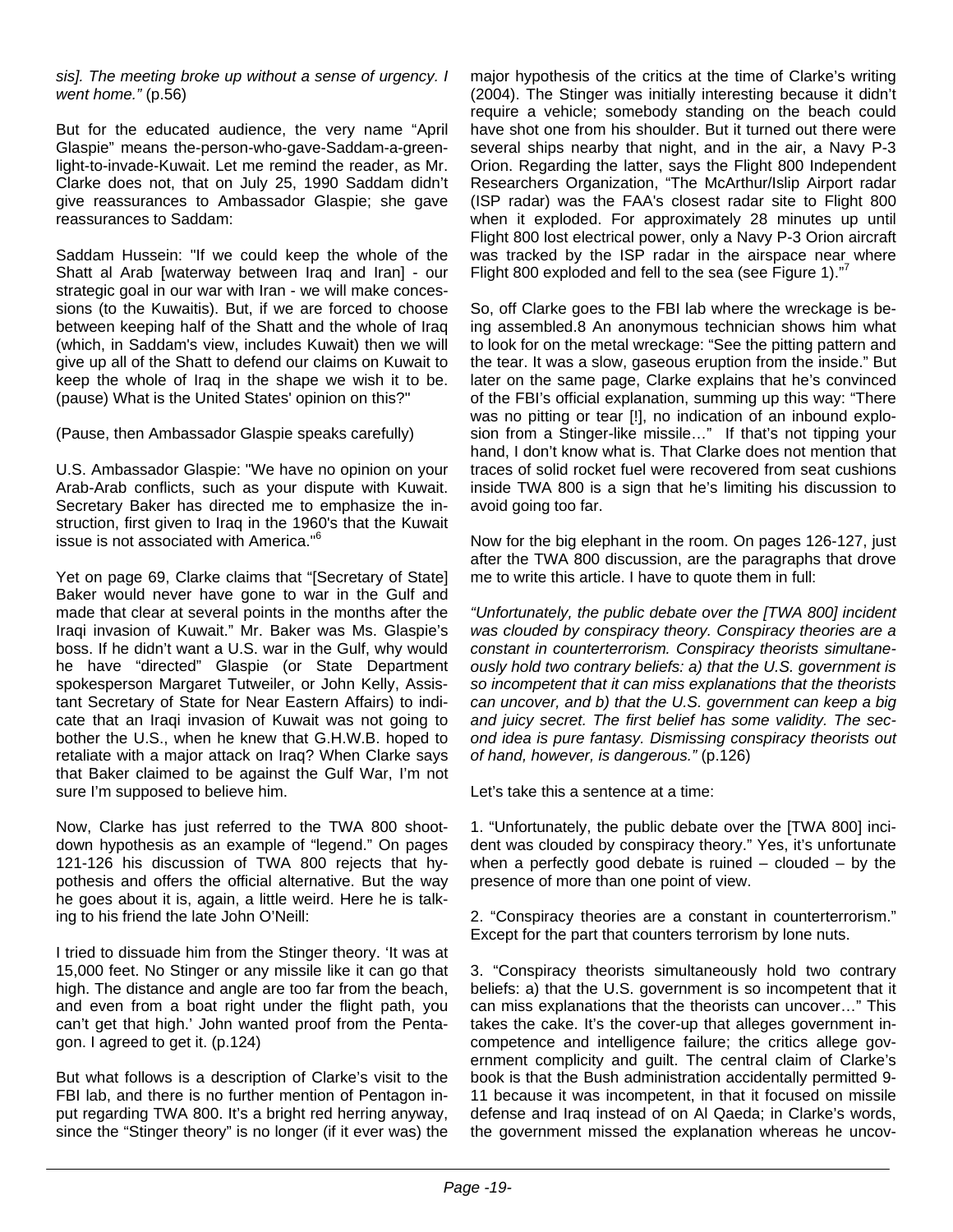ered it. By his own definition, then, Clarke is a conspiracy theorist. Yet everybody knows that the phrase is a derogatory term for anybody who argues that the U.S. government includes murderers with the power to cover up their own crimes. By definition, nobody in the mainstream makes that argument; not Al Franken's new Air America radio show, not the Nation magazine, not NPR, not PBS, and certainly not the 9-11 Warren Commission. Those are the voices crying "incompetence," and Clarke's is the loudest.

4. "Conspiracy theorists… hold …b) that the U.S. government can keep a big and juicy secret." No, we hold that the huge quantities of information (e.g., documents, recordings, transcripts, testimony, diaries and logbooks, photographs, interviews and physical evidence) which the government emits (some of it deliberately, some accidentally, some through FOIA and litigation) might be worth looking at. For instance, Mike Ruppert pointed out long ago that Dave Frasca, Special Agent In Charge at the FBI's Radical Fundamentalist Unit, was the choke point high up in the Bureau, the man who quashed important investigations of Moussaoui and his cohorts prior to 9-11, including those by Colleen Rowley, Kenneth Williams and others. The lesson in the Frasca story is that you don't need the secrecy of thousands, just the obstructionism of a few people in the right places. But the other lesson is that stuff gets out – stuff like the Rowley memo, the Phoenix memo, and the data with which FTW established the identity of the man so bitterly described in those memos.

And things have always gotten out. Already in 1964, pioneer researchers like Sylvia Meagher and Mark Lane uncovered scores of facts indicating the conspiracy to murder President Kennedy. Clarke's assertion that critics overestimate the government's capacity for secrecy is itself "pure fantasy." If there were no evidence discovered or leaked, there would be nothing to discuss. How could a critical discussion of the evidence include the belief that the government keeps its secrets perfectly and therefore there is no evidence to discuss?

So Clarke's dismissal of "conspiracy theory" does not sound sincere, but it doesn't exactly sound like confident disinformation, either. It sounds transparent. And what makes it more transparent is the last passage I want to discuss:

Another conspiracy theory intrigued me because I could never disprove it. The theory seemed unlikely on its face: Ramzi Yousef or Khalid Sheik Mohammad had taught Terry Nichols how to blow up the Oklahoma Federal Building. The problem was that, upon investigation, we established that both Ramzi Yousef and Nichols had been in the city of Cebu on the same days. I had been to Cebu years earlier; it is on an island in the central Philippines. It was a town in which word could have spread that a local girl was bringing her American boyfriend home and that the American hated the U.S. government.

Yousef and Khalid Sheik Muhammad had gone there to help create an al Qaeda spinoff, a Philippine affiliate chapter, named after a hero of the Afghan war against the Soviets, Abu Sayaff. Could the al Qaeda explosives expert have been introduced to the angry American who proclaimed his hatred for the U.S. government? We do not know, despite some FBI investigation. We do know that Nichols's bombs did not work before his Philippine stay and were deadly when he returned. We also know that Nichols continued to call Cebu long after his wife returned to the United States. The final coincidence is that several al Qaeda operatives had attended a radical Islamic conference a few years earlier in, in all places, Oklahoma City. (p.127)

A disinformationist who wanted to succeed wouldn't round out his list of misguided "conspiracy theories" with a story that he "could never disprove," while continuing to call it a "conspiracy theory." Peter Dale Scott once remarked, with his characteristic brilliance, "Disinformation, in order to be successful, must be 95% accurate." He meant that if you want to deceive the public, tell a story that's mostly the truth and then slip in something that's your very own lie. But Clarke is doing the opposite. He's telling what serious critics will read as barely disguised lies, then adding something he "could never disprove." Might he be trying to tell us something which others won't hear?

The phrase AGAINST ALL ENEMIES comes from the Oath of Office, in which officials like the President solemnly swear to "defend the Constitution Against All Enemies, foreign and domestic." And who is the main target of Clarke's book, the enemy against whom it levels its charges? The Bush administration. Are they foreign? No, they are domestic. Now for what reason would anybody call the Bush administration domestic enemies? It's hard to miss, if you know the facts of 9- 11. The explicit meaning of the book's title is that Bush did not defend the country against foreign enemies; the implicit meaning is that by attacking Bush, Clarke is now defending it against domestic enemies.

#### ENDNOTES

1 See item 64 of FTW's 9-11 timeline: Sept. 11, 2001 - Employees of Odigo, Inc. in Israel, one of the world's largest instant messaging companies with offices in New York, receive threat warnings of an imminent attack on the WTC less than two hours before the first plane hits. Law enforcement authorities have gone silent about any investigation of this. The Odigo research and development offices in Israel are located in the city of Herzliyya, a ritzy suburb of Tel Aviv that is the same location as the Institute for Counter Terrorism, which eight days later reports details of insider trading on 9-11. [Source: CNN's Daniel Sieberg, Sept. 28, 2001; MSNBC Newsbytes, Brian McWilliams, Sept. 27, 2001; Ha'aretz, Sept. 26, 2001]

2 http://www.flight800.org/petition/pet\_contents.htm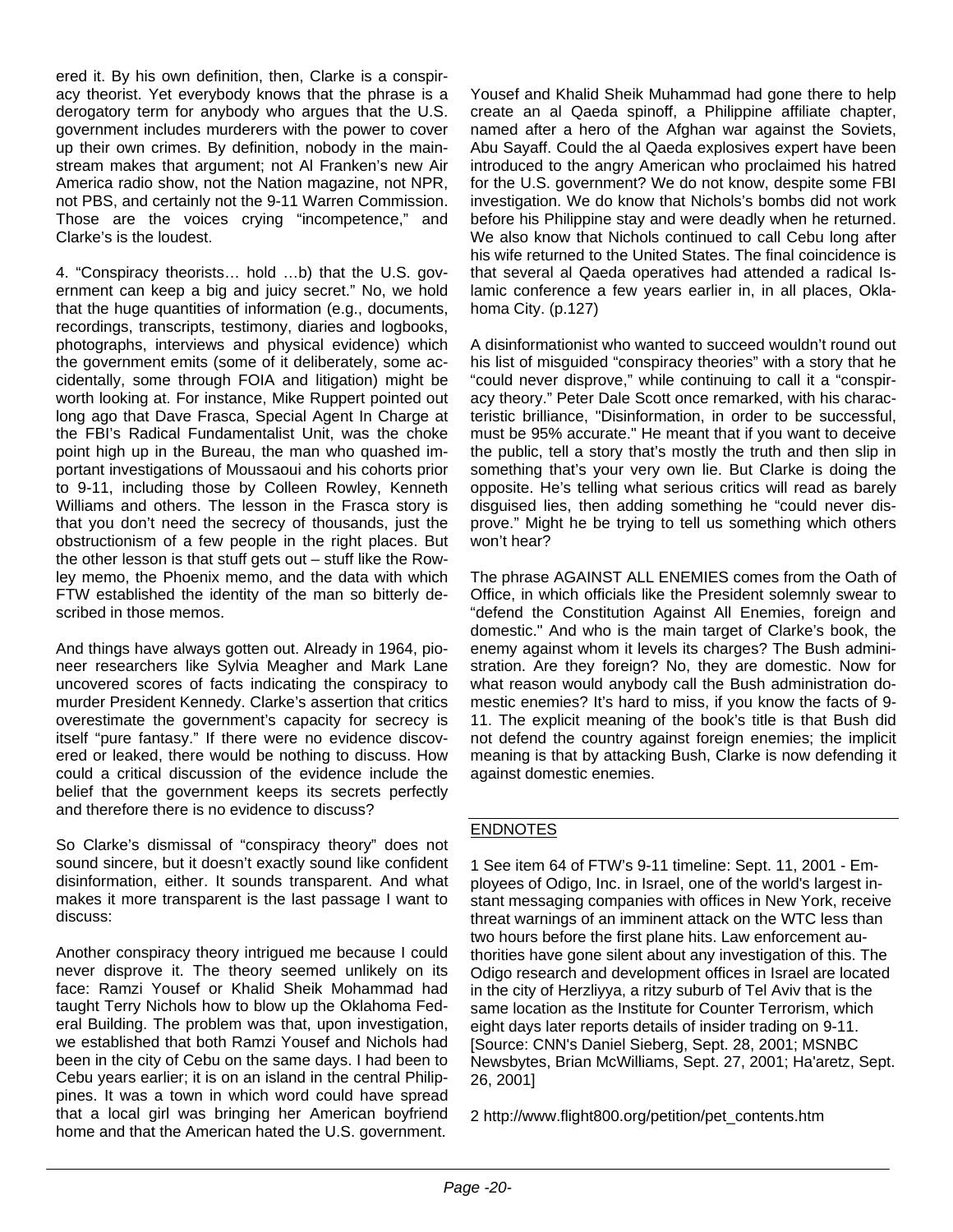3 http://www.flight800.org/witness-review.htm ; http://www.flight800.org/petition/pet\_sect9.htm

4 For a profile of AEI, see http://rightweb.irconline.org/groupwatch/aei.php

5 "I thought I was missing something here," writes Clarke in his recounting of a meeting on the afternoon of September 12th, 2001 inside the White House. "Having been attacked by al Qaeda, for us now to go bombing Iraq in response would be like our invading Mexico after the Japanese attacked us at Pearl Harbor" (pp. 30-31). I doubt this is a conscious covert reference to America's actual invasion of Mexico, triggered in 1898 by a U.S. false flag operation against one of its own ships, the USS Maine. But there sure is a reference to Pearl Harbor here, the most famous false flag operation in history, which triggered U.S. entry into WWII as American authorities knowingly permitted the Japanese attack. Is Clarke trying to tell us something?

6 As the sources found on the following web page demonstrate, this was no mistranslation; Glaspie knew exactly what she was doing, as did her colleagues: http://www.mideastfacts.com/saddam\_glaspie.html A longer transcript of the Glaspie-Hussein meeting is here:

http://www.chss.montclair.edu/english/furr/glaspie.html

7 http://www.flight800.org/petition/pet\_sect4.htm. FIRO also points out the presence of ships near the scene and the FBI's failure to identify them: "When Flight 800

crashed, boats and ships up and down Long Island's coast converged on the crash site. But the four closest didn't react at all. Two of these four were due west and within six miles of Flight 800 when it exploded. They were on parallel, eastsoutheast headings, as Flight 800 became a cascade of flames just off the port side of their bows. But strangely, neither changed course or speed during or after the crash." FIRO is currently suing the FBI.

Perhaps it's worth mentioning that although the presence of these ships and the Navy aircraft are enough to provide for a non-Stinger explanation, it's also quite possible to shoot down a commercial jet at 15,000 feet (and TWA800 was actually only 13,800 feet up) with a ground based HAWK missile from the beach. Easily transportable on a 5-ton flatbed truck, the HAWK system's ceiling is 30,000 feet, and you can watch a film of a HAWK launch – on a beach, firing into the sky over the water – at the website of the Federation of American Scientists page:

http://www.fas.org/spp/starwars/program/hawk.htm.

8 Reed Irvine and Cliff Kincaid write in Media Monitor, a publication of Accuracy In Media: "The penchant of the FBI and NTSB for hiding, altering and finally destroying TWA Flight 800 evidence is very revealing. Last summer the NTSB, headed by a Bush appointee, secretly sold all the TWA 800 wreckage that had been kept at the Calverton hangar as scrap metal to be recycled. The buyer had to promise to keep it secret to get the contract."

http://www.aim.org/publications/media\_monitor/2002/06/10.ht ml

#### *(Rice Testifies – Cont'd from pg. 1)*

Another crime was revealed when Democratic commission member Richard Ben Veniste said, "We agree", as Rice asserted that there were no specific threats inside the United States before 9/11. The so-called independent commission has no intention of fulfilling its mandate. Ben Veniste's use of the word "we" was the only time where any commissioner spoke for the entire panel and Ben Veniste is neither the chair nor the Vice Chair of the commission. What prompted him to speak for the entire panel? As *FTW* has said from the commission's inception, everything that we have witnessed thus far has been stage-managed drama intended to convince the American people that substantive answers to 9-11 have been obtained as a result of a difficult process.

This is an insulting load of bull.

One (of many) Presidential Daily (Intelligence) Briefs (PDBs) dated August  $6<sup>th</sup>$  2001 and a frequent theme in Rice's Q&A was titled "Bin Laden Determined to Strike Inside US" is only the barest tip of a criminal iceberg. Rice's position that it was a speculative paper was beneath disingenuous and belied by the title itself. The Commission's intense focus on that PDB alone, to the

exclusion of many other more damning unclassified and available records, is an indication of its deliberate unwillingness to confront Rice or the administration on the simplest points that reveal the administration's guilt. Rice's impish smile when asked several times if the PDB would be declassified betrayed the convenient roadblock, now accepted by panel and witness, as something that will never come to light, as if it were the only piece of evidence remaining to be explored. The big "What if?"

It is not. Forget the PDB. Let's just start with the open and unclassified public record.

#### **IS CBS NEWS CLASSIFIED MATERIAL?**

Consider one CBS news story from July 26, 2001 in which it was reported:

*In response to inquiries from CBS News over why Ashcroft was traveling exclusively by leased jet aircraft instead of commercial airlines, the Justice Department cited what it called a "threat assessment" by the FBI, and said Ashcroft has been advised to travel only by private jet for the remainder of his term.*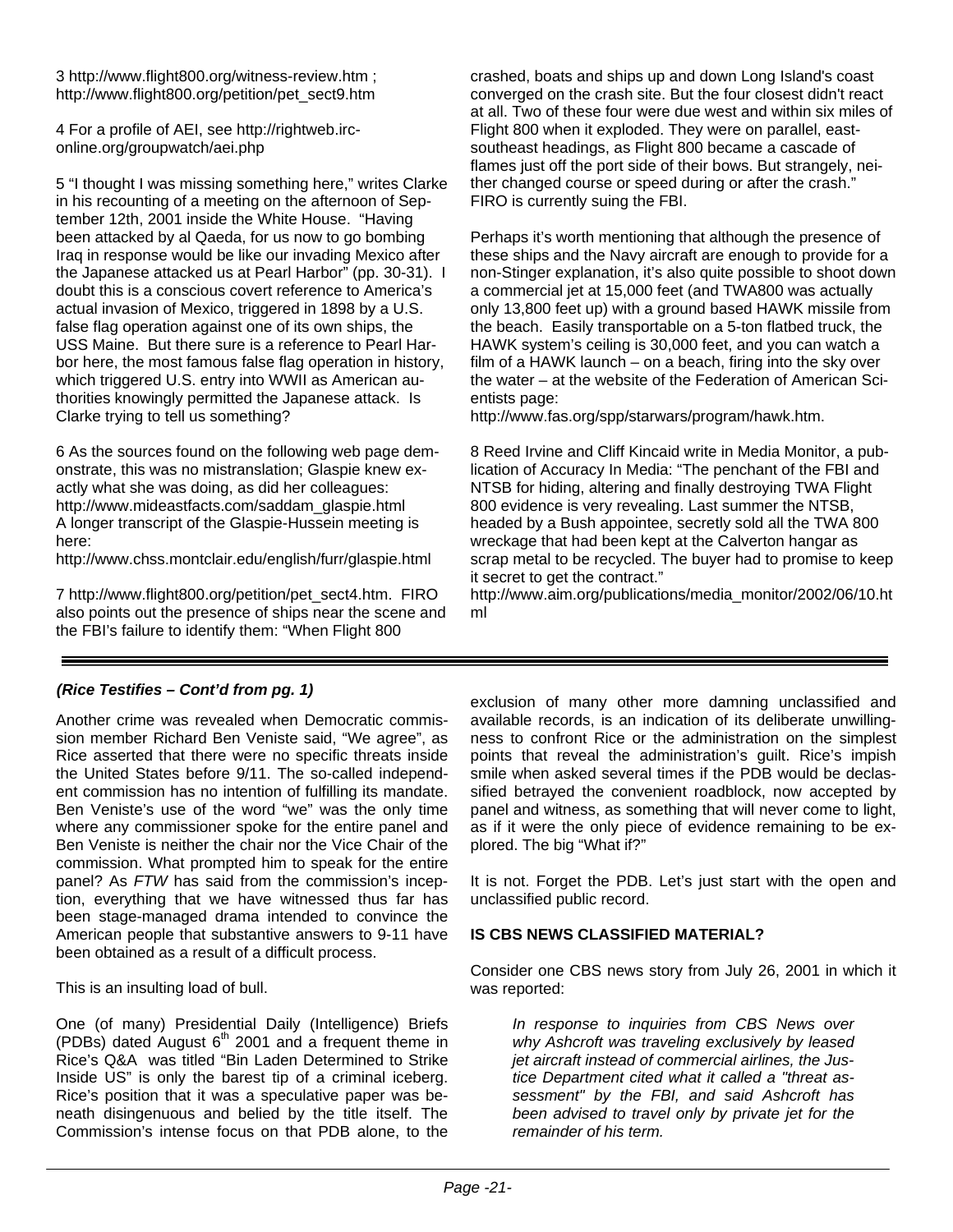*"There was a threat assessment and there are guidelines. He is acting under the guidelines,"…* 

The CBS news story is not classified and it was referring to trips made inside the Continental U.S. by the Attorney General. Therefore, Rice's statement is false on its face and while the Americans who died on 9-11 were left exposed and unprotected, the Attorney General reacted to an Al Qaeda threat in complete contradiction to Rice's sworn testimony. That question wasn't even asked today.

The totality of available and non-classified information is both infinitely more incriminating and more disturbing and we will look at some of it below.

#### **RICE REVEALS MORE THAN SHE SUSPECTS**

In her opening remarks, Condoleezza Rice stated, "During this period, the Vice President, DCI Tenet, and the NSC's Counterterrorism staff called senior foreign officials requesting that they increase their intelligence assistance and report to us any relevant threat information."

In the wake of 9/11, as *FTW* began documenting a number of direct and very specific warnings received by the United States government, a number of press stories and TV commentaries reported that these warnings had never "trickled up" to the White House or senior management level because they had been received at lower levels. Rice's statement bypasses and nullifies that excuse in much the same way that it was impossible for Rice, Cheney and the senior White House staff to assert that they were not aware of the 2002 report from former Ambassador Joseph Wilson indicating that documents purporting to show that Iraq was attempting to purchase yellowcake uranium Niger were forgeries. It was Cheney's office which had dispatched Wilson in the first place.

It is beyond ludicrous; beyond "systemic" failure; beyond "connecting the dots"; to assume that a high priority request from the White House would have been ignored by lower levels of the national security apparatus, or that a mechanism did not exist for foreign intelligence services to get their information before the right eyes.

In repeating, ad nauseum, her assertion that "If we had had specific information as to the time and place of the attacks, we would have moved heaven and earth to prevent them", Rice played the administration's poker hand, bluffing to end with not even a pair of deuces to back her up.

#### **WE DON'T NEED NO STINKING PDBs!**

In this section *FTW* will review some of its reporting on documented foreign warnings received by the administration before 9/11. And this writer will also disclose portions of his new book, *The Truth and Lies of 9/11 – America's Descent into Fascism at the End of the Age of Oil,* (scheduled for release this summer) for the first time publicly.

Although our first reports of specific warnings of an Al Qaeda threat inside the US were published within two weeks of the attacks, our best compendium of those warnings was published on April 22, 2002. That story *Briefing Paper: The Case for Bush Administration Advance Knowledge of 9/11 Attacks* is located at: http://www.fromthewilderness.com/free /ww3/042202\_bushknows.html.

#### In that article we wrote:

*As reported in the respected German daily* Frankfurter Algemeine Zeitung *(FAZ) on Sept. 13, the German intelligence service, the BND, warned both the CIA and Israel in June of 2001 that Middle Eastern terrorists were planning to hijack commercial aircraft to use as weapons to attack important symbols of American and Israeli culture. The story specifically referred to an electronic eavesdropping system known as Echelon, wherein a number of countries tap cell phone and electronic communications in partner countries and then pool the information. The BND warnings were also passed to the United Kingdom.*

*No known denial by the BND of the accuracy of this story exists, and the FAZ story indicates that the information was received directly from BND sources.*

*According to a Sept. 14 report in the Internet newswire* online.ie*, German police, monitoring the phone calls of a jailed Iranian man, learned the man was telephoning USG intelligence agencies last summer to warn of an imminent attack on the WTC in the week of Sept. 9. German officials confirmed the calls to the USG for the story but refused to discuss additional details.*

*In August 2000 French intelligence sources confirmed a man recently arrested in Boston by the FBI was an Islamic militant and a key member of Osama bin Laden's Al Qaeda network. The FBI knew the man had been taking flying lessons at the time of his arrest and was in possession of technical information on Boeing aircraft and flight manuals, as reported by Reuters on Sept. 13.*

*According to a story in [Izvestia on Sept. 12,](http://www.fromthewilderness.com/free/ww3/izvestia_story_pic.html) Russian intelligence warned the USG that as many as 25 pilots were training for missions involving the crashing of airliners into important targets.*

*In an* MSNBC *interview on Sept. 15, Russian President Vladimir Putin stated he had ordered Russian intelligence to warn the USG "in the strongest possible terms" of imminent assaults*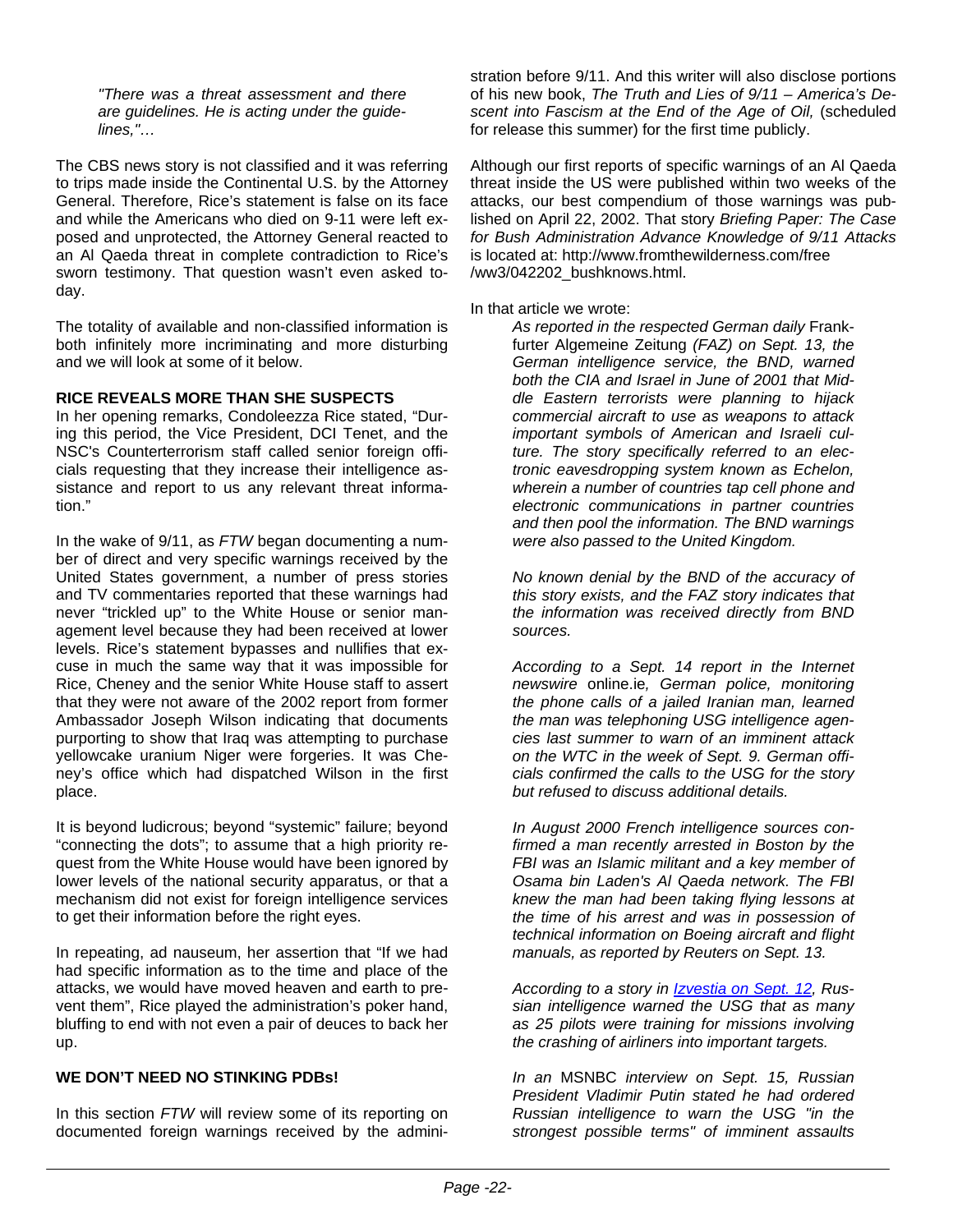*on airports and government buildings before the attacks on Sept. 11.* 

*Conclusion: From just these five press stories, then, the USG had received credible advance warnings, some from heads of state, that commercial aircraft would be hijacked by as many as 25 hijackers at airports, with Boston a strong candidate, during the week of Sept. 9…* 

*No known preventive measures were taken.* 

#### *INSIDER TRADING*

*The documented pre-Sept. 11 insider trading that occurred before the attacks involved only companies hit hard by the attacks. They include United Airlines, American Airlines, Morgan Stanley, Merrill-Lynch, Axa Reinsurance, Marsh & McLennan, Munich Reinsurance, Swiss Reinsurance, and Citigroup.* 

*In order to argue that the massive and welldocumented insider trading that occurred in at least seven countries immediately before the attacks of Sept. 11 did not serve as a warning to intelligence agencies, then it is necessary to argue that no one was aware of the trades as they were occurring, and that intelligence and law enforcement agencies of most industrialized nations do not monitor stock trades in real time to warn of impending attacks. Both assertions are false. Both assertions would also ignore the fact that the current executive vice president of the New York Stock Exchange (NYSE) for enforcement is David Doherty, a retired CIA general counsel. And also ignored is the fact that the trading in United Airlines stock - one of the most glaring clues -- was placed through the firm Deutschebank/Alex Brown, which was headed until 1998 by the man who is now the executive director of the CIA, A.B. "Buzzy" Krongard.* 

*One wonders if it was a coincidence then, that Mayo Shattuck III, the head of the Alex Brown unit of Deutschebank -- which had its offices in the WTC -- suddenly resigned from a \$30 million, three-year contract on Sept. 12, as reported by the New York Times and other papers.* 

*The American exchanges that handle these trades, primarily the Chicago Board of Options Exchange (CBOE) and the NYSE, know on a daily basis what levels of put options are purchased. "Put options" are highly leveraged bets, tying up blocks of stock, that a given stock's share price will fall dramati-*

*cally. To quote 60 Minutes from Sept. 19, "Sources tell* CBS News *that the afternoon before the attack, alarm bells were sounding over unusual trading in the U.S. stock options market."* 

*It is hard to believe that they missed:* 

*- A jump in UAL put options 90 times (not 90 percent) above normal between Sept. 6 and Sept.10, and 285 times higher than average on the Thursday before the attack. [*CBS News*, Sept. 26]* 

*- A jump in American Airlines put options 60 times (not 60 percent) above normal on the day before the attacks. [*CBS News*, Sept. 26]* 

*- No similar trading occurred on any other airlines. [*Bloomberg Business Report*, the Institute for Counterterrorism (ICT), Herzliyya, Israel citing data from the CBOE]* 

*- Morgan Stanley saw, between Sept. 7 and Sept.10, an increase of 27 times (not 27 percent) in the purchase of put options on its shares. [*ICT *Report, "Mechanics of Possible Bin-Laden Insider Trading Scam," Sept. 21, citing data from the CBOE].* 

*- Merrill-Lynch saw a jump of more than 12 times the normal level of put options in the four trading days before the attacks. [Ibid]* 

*These trades were certainly noticed* after *the attacks.* 

*"This could very well be insider trading at the worst, most horrific, most evil use you've ever seen in your entire life... This would be one of the most extraordinary coincidences in the history of mankind if it was a coincidence," said Dylan Ratigan of* Bloomberg Business News*, interviewed on* Good Morning Texas *on Sept. 20.* 

*"I saw put-call numbers higher than I've ever seen in 10 years of following the markets, particularly the options markets,' said John Kinnucan, principal of Broadband Research, as quoted in the* San Francisco Chronicle*," reported the*  Montreal Gazette *on Sept. 19. The paper also wrote, "*Agence France Presse*, on Sept. 22, reported, 'And Germany's Bundesbank chief, Ernst Weltke, said on the sidelines of the meeting that a report of the investigation showed "bizarre" fiscal transactions prior to the attacks that could not have been chalked up to coincidence.* 

*"Weltke said the transactions, 'could not have been planned and carried out without a certain*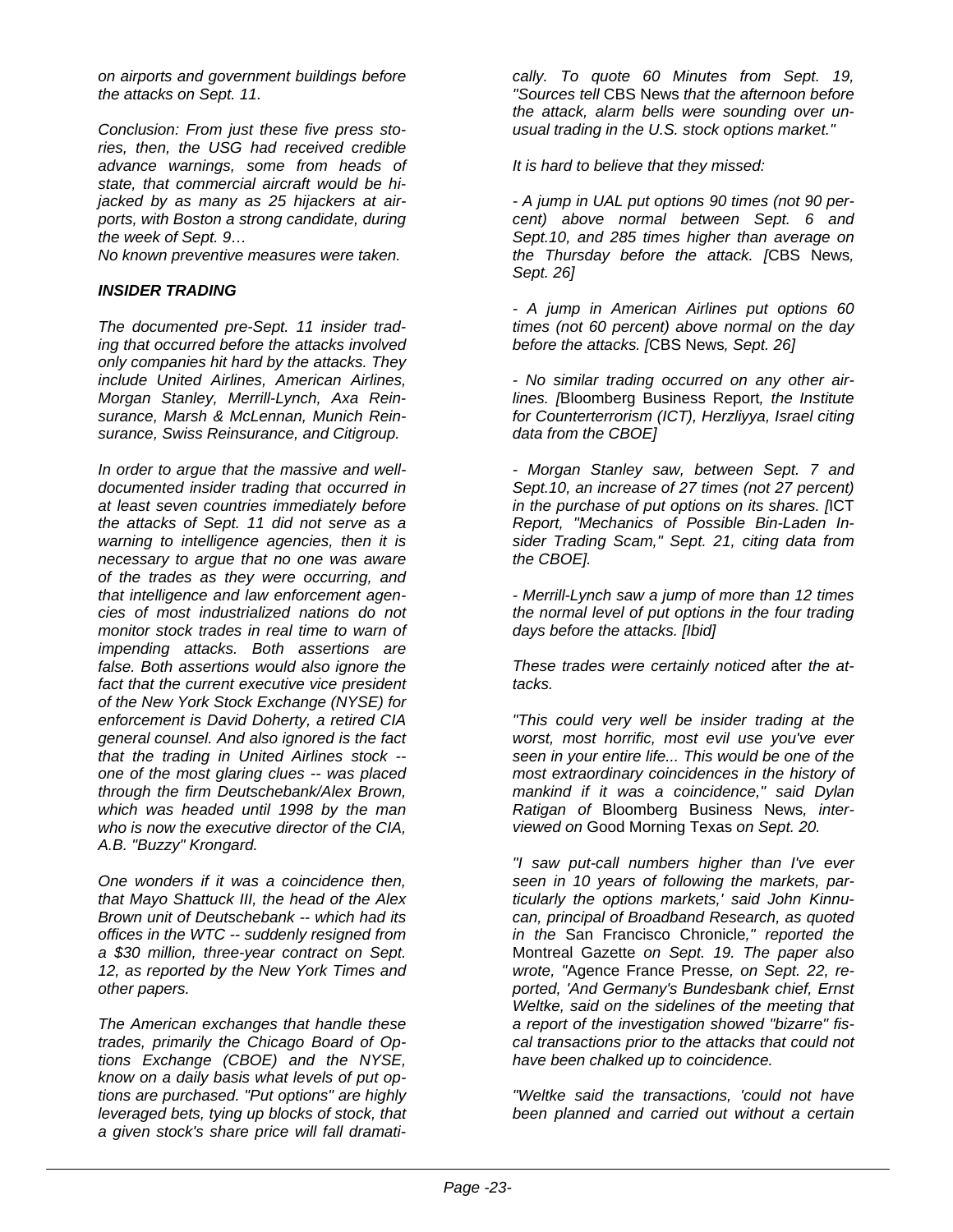*knowledge,' particularly heavy trading in oil and gold futures."* 

ABC World News *reported on Sept. 20, "Jonathan Winer, an* ABC News *consultant said, 'it's absolutely unprecedented to see cases of insider trading covering the entire world from Japan, to the U.S., to North America, to Europe."* 

*How much money was involved? Andreas von Bülow, a former member of the German Parliament responsible for oversight of Germanys intelligence services estimated the worldwide amount at \$15 billion, according to Tagesspiegel on Jan. 13. Other experts have estimated the amount at \$12 billion.* CBS News *gave a conservative estimate of \$100 million.* 

*Not a single U.S. or foreign investigative agency has announced any arrests or developments in the investigation of these trades, the most telling evidence of foreknowledge of the attacks. This, in spite of the fact that former Security and Exchange Commission enforcement chief William McLucas told Bloomberg News that regulators would "certainly be able to track down every trade."* 

*What is striking is that a National Public Radio report on Oct. 16 reported Britain's Financial Services Authority had cleared bin Laden and his henchmen of insider trading. If not bin Laden, then who else had advance knowledge?* 

*It has been standard and established USG policy to be alert and responsive to anything even remotely resembling an attack on U.S. companies and/or the economy. The word "remote" does not apply here. The possible claim by the Bush Administration that, 'Gee, we just happened to miss this,' becomes even more implausible when considering the lengths intelligence agencies go to in order to track stock trades.* 

*Note that the Israeli Institute for Counter-Terrorism was the first entity to release a detailed report on the insider trading. That alone is prima facie evidence of a direct relationship between the financial markets and terrorist investigations.* 

#### *CIA AND THE MARKETS*

*We can thank* Fox News *on Oct. 16 for breaking post 9-11 stories disclosing the use*  *of sophisticated PROMIS software by the FBI and the Justice Department. A multitude of court records and investigative reports have established not only the reality, but the versatility of a program initially designed to incorporate data from a variety of data bases in different languages into one readable format. PROMIS has since been refined to include artificial intelligence and "back doors" inserted by intelligence agencies to allow for surreptitious retrieval and/or removal and alteration of data.* 

*The* Fox *stories clearly confirmed, especially when added to stories from last summer by the*  Washington Times *which were based on interviews with Justice Department officials, that PROMIS was used to monitor banking and financial transactions in a virtual real-time environment.* 

*This writer has written extensively on the software. More information can be found on the Web site at http://www.fromthewilderness.com /free/ww3/index.html.* 

*However, one point is critical to this report. In fall 2000 I was visited in Los Angeles by two members of the Royal Canadian Mounted Police (RCMP) national security staff. They were conducting a major investigation inside the U.S. to determine whether or not the RCMP's version of the software had been compromised. During discussions with the Mounties, I confirmed several times that the software was used to monitor stock trades in real time. A subsequent investigation led me to contact several people in Canada who had been interviewed in the same investigation. They were stockbrokers.* 

*In a taped panel discussion, which aired March 14 on Canada's* Vision-TV*, I faced a panel of three Canadian experts on the issue of U.S. foreknowledge of, and possible complicity in, the 9- 11 attacks. Among them was Ron Atkey, former Canadian immigration minister and the former parliamentary head of the committee charged with oversight of Canada's military and intelligence operations. Over the course of the program I made specific statements, relying not only on the RCMP interactions but also on previous investigations that it was documented that intelligence services track stock trades in real time. On camera, I produced the business cards of the two RCMP agents. Atkey, who had not hesitated to challenge me on other points during the show, went silent.*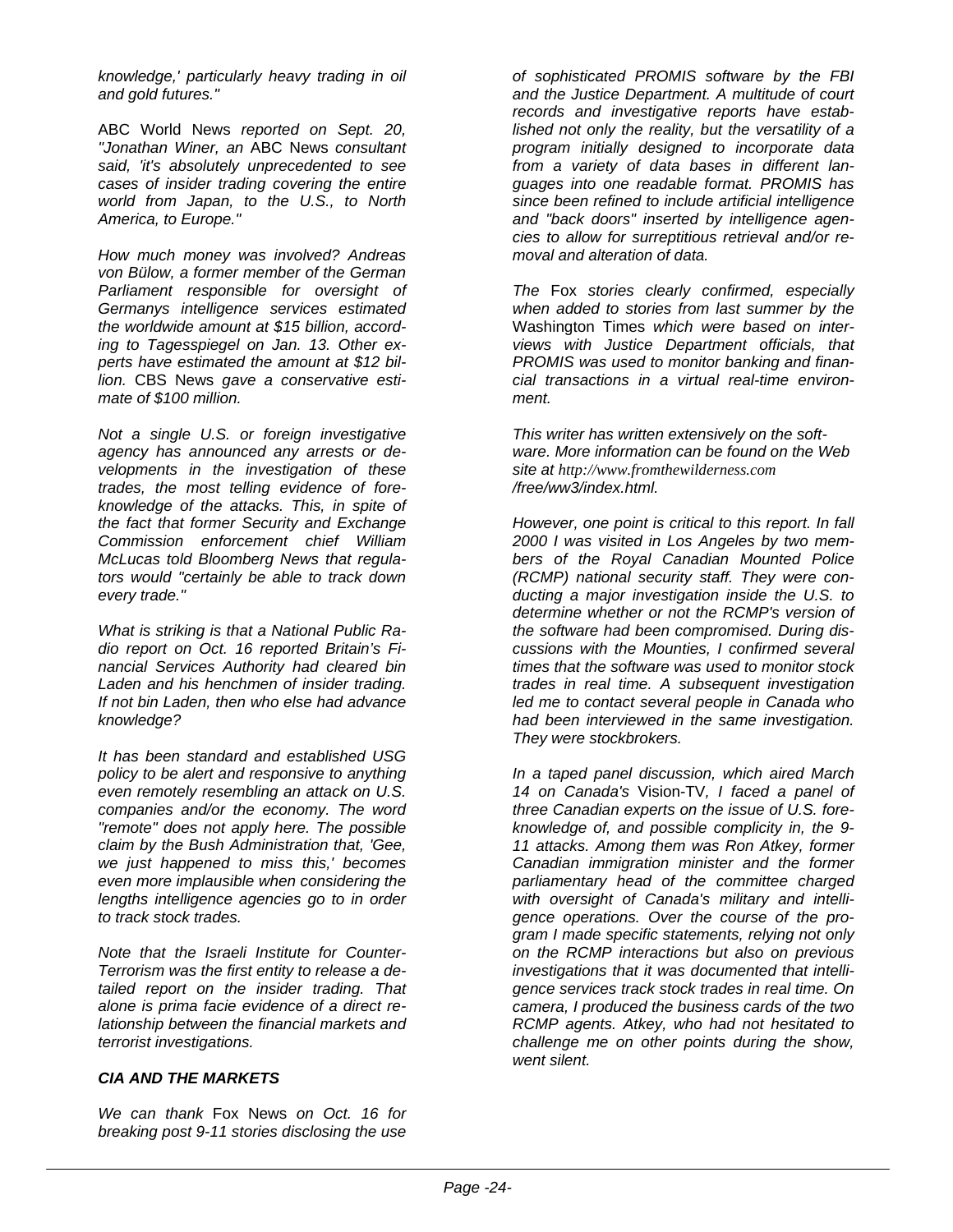#### *INTELLIGENCE SUCCESSES*

*Four basic intelligence successes need to be acknowledged here. These admitted successes, while not addressing any other still secret penetrations of the Al Qaeda network, further diminish any Bush Administration assertion that it did not know of the attacks.* 

*On Feb. 13* [2001] United Press International *terrorism correspondent Richard Sale, while covering a Manhattan trial of one of Osama bin Laden's followers, reported the National Security Agency had broken bin Laden's encrypted communications. Even if that prompted an immediate change in bin Laden's methods of communication, just six months before the attacks, the administration has consistently maintained -- and military and covert experience dictates -- that the attacks were planned for at least several years.* 

*The* FAZ *story indicates that the secret eavesdropping program Echelon had been successful in securing details of the pending attacks. Echelon employs highly sophisticated computer programs capable of both voice and word recognition to filter billions of telephone conversations and locate specific targets. Assuming, as some sources indicate, Al Qaeda stopped using encrypted communications after it was known that their system was compromised, why was the NSA not able to pick up any cell phone calls or e-mails? Mohammed Atta and other alleged hijackers were known to have used cell phones. The* FAZ *story establishes that as late as June, Al Qaeda operatives were being tracked in this manner.* 

*In the trial of a former Deutschebank executive Kevin Ingram, who pled guilty to laundering drug money to finance terrorist operations linked to Al Qaeda just two weeks before the 9-11 attacks, indications surfaced that the Justice Department had penetrated the terrorists' financial network. A Nov. 16*  [2001] *Associated Press story by Catherine Wilson stated, "Numerous promised wire transfers never arrived, but there were discussions of foreign bankers taking payoffs to move the money to purchase weapons into the United States, said prosecutor Rolando Garcia."* 

*Two questions are begged but unanswered. How were the wire transfers blocked and how was the Justice Department able to* 

*monitor the money flows without alerting either the bankers or the suspects?* 

*Finally, as reported by the German paper* Die Welt *on Dec. 6* [2001] *and by* Agence France Presse *on Dec. 7, Western intelligence services, including the CIA, learned after arrests in the Philippines, that Al Qaeda operatives had planned to crash commercial airliners into the WTC. Details of the plan, as reported by a number of American press outlets, were found on a computer seized during the arrests. The plan was called "operation Bojinka."* 

*Details of the plot were disclosed publicly in 1997 in the New York trial of Ramsi Youssef for his involvement in the 1993 WTC bombing.* 

#### **IZVESTIA, PUTIN AND THE CIA = RICE PUDDING**

Even more damaging to Rice and the Bush administration is a story published in Russia's *Izvestia* which came into this writer's possession thanks to former CIA counter-terror case officer, Leutrell Osborne (see above). The story had been brought to his attention by his Russian-speaking son and had fortunately been saved in its original form before it was sanitized of several key sentences.

*FTW* has posted a translation and copy of the original Russian story online at: [http://www.fromthewilderness.com/free/ww3/izvestia\\_story\\_pi](http://www.fromthewilderness.com/free/ww3/izvestia_story_pic.html) [c.html](http://www.fromthewilderness.com/free/ww3/izvestia_story_pic.html).

Portions of the story in bold indicate sentences that were removed from the *Izvestia* web site by late September 2001. We posted the full story in May of 2002 after commissioning a professional translation.

Here is the unedited story:

*September 12, 2001 (14:15) Yesterday at the headquarters of Central Intelligence Service in Langley a confidential meeting between one of the Deputy Directors of CIA and a special messenger of Russian Intelligence Service took place. According to NewsRu sources he delivered to his American colleagues some documents including audio tapes with telephone conversations directly relating to terrorist attacks on Washington and New York last Tuesday. According to these sources, Russian Intelligence agents know the organizers and executors of these terrorist attacks. More than that, Moscow warned Washington about preparation to these actions a couple of weeks before they happened.* 

*Russian Intelligent Service states that behind the terrorist attacks on Washington and New York stand the organization of Usama ben Laden, Islamic movement of Uzbekistan and Taliban government. According to our intelligence agents*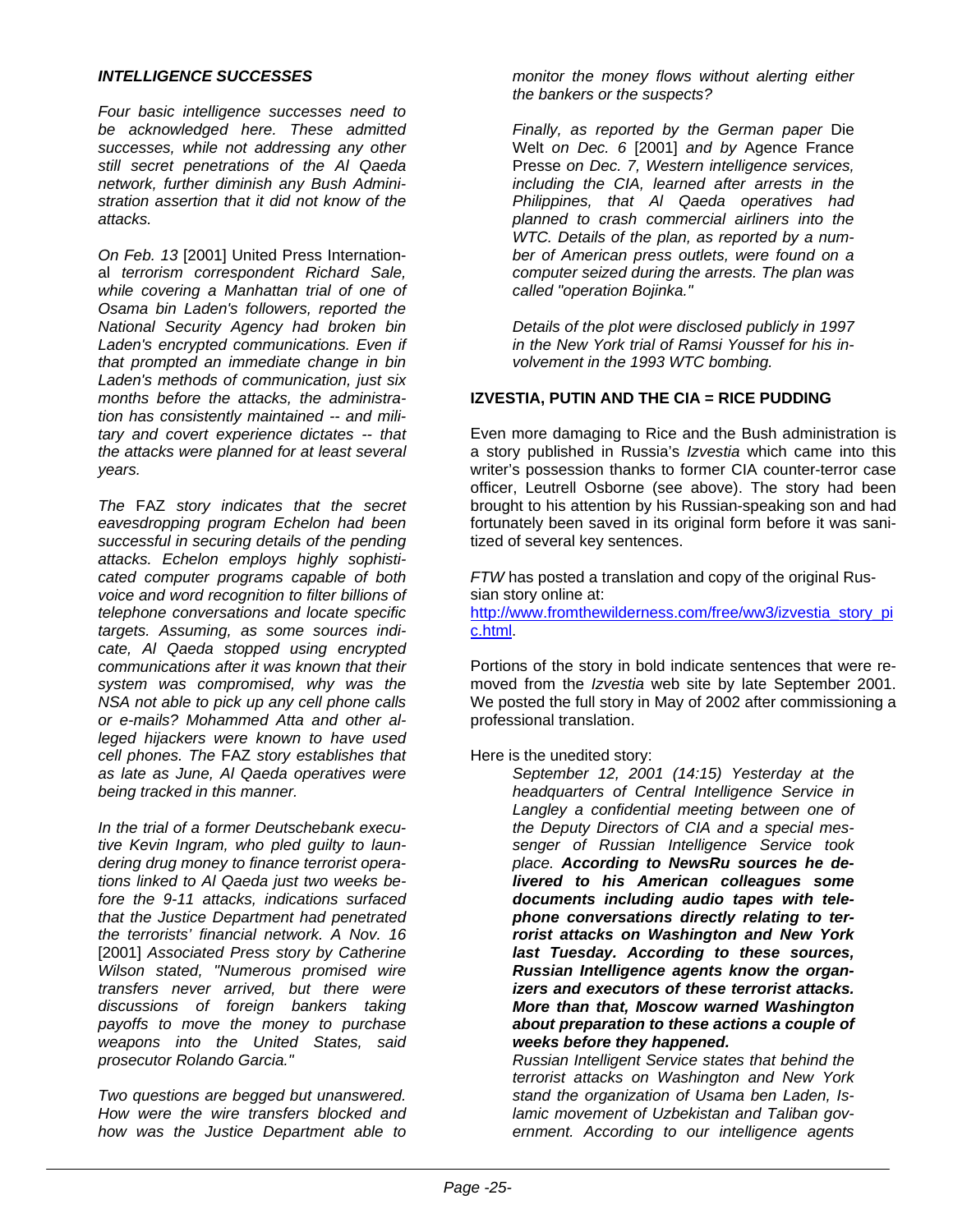*among terrorists there were at least two Uzbeks, natives of Fergana who arrived in the USA on forged documents about ten months ago. A terrorist group which realized actions against the USA consisted of at least 25 people. All of them had a special training on the territories of Afghanistan and Pakistan including piloting of an aircraft.* 

*Besides, Russian Intelligence Service warns White House that present terrorist attacks are only the beginning of the wide-scale action. Ben Laden has the plans to attack nuclear units on the territory of the USA. Among Islamic targets are space objects and large financial centers of the USA.* 

*The organization of the International Terrorist, according to Russian Intelligence Service agents had been planning an operation against the USA more than a year and a half. Russian Intelligence Service insists that Usama ben Laden has about 400 fanatics who are ready any minute to realize attacks against the USA all around the world.* 

*[NOTE: The scan of the Izvestia story presented… is of the story that was originally presented by Izvestia. The story that they currently have on their website has omitted the first paragraph completely. We wonder why...]* 

#### **KNOWN PENENTRATIONS OF AL QAEDA**

Following are excerpts from *The Truth and Lies of 9/11 – America's Descent into Fascism at the End of the Age of Oil*.

**SIGINT**: NSA Director Michael Hayden testified before Congress in October 2002 that the NSA had no indications that al Qaeda was planning attacks on US soil, let alone against New York or Washington.<sup>10</sup> This directly contradicts the fact that in the summer of 2001 the NSA had intercepted communications between the reported tactical mastermind of the attacks, Khalid Shaikh Mohammed, and Mohammed Atta. The NSA did not share the information with any other agencies even at a time when Mohammed was on the FBI's most-wanted terror list. The NSA also failed to translate some messages and later offered the nonsensical excuse that they had no way to separate these calls from millions of others.<sup>11</sup> [What do you suppose they were talking about? The best bars in South Florida?]

**SIGINT**: For more than eighteen months Italian authorities wiretapped an al Qaeda cell in Milan.<sup>20</sup> Starting in October 2000, FBI agents assisted Italian authorities in analyzing the tapes, and this resulted in a direct warning to the US from Italy that planes might be used as weapons against US targets.<sup>21</sup>

**SIGINT/ELINT/HUMINT**: Italian authorities obtained information from wiretaps of al Qaeda cells that a possible attack was planned to kill President Bush at the G8 Summit in Genoa scheduled for July. Additional information suggested that Egyptian intelligence had achieved HUMINT penetrations of al Qaeda cells that confirmed information from the wiretaps and surveillance. Some conversations were recorded as a result of the bugging of a Citroen automobile used by Egyptian terrorists in Italy who are close to bin Laden. As a result the airspace around Genoa was closed and the conference was ringed with anti-aircraft weapons.<sup>23</sup>

**SIGINT**: In September 2001 the NSA intercepted multiple phone calls into the United States from Abu Zubaida, the man who is reported to be bin Laden's operations chief. No details of what was intercepted have been released, but it is obvious that the parties receiving the calls would have been identified. $^{24}$ 

**SIGINT**: British sources disclosed that telephone conversations between Osama bin Laden and associates in Pakistan and Afghanistan in the weeks prior to 9/11 were monitored and that the attacks were generally discussed in those conversations.<sup>2</sup>

**HUMINT/SIGINT**: Jordanian intelligence had for years done a masterful job of infiltrating al Qaeda. A May 2002 story from *The International Herald Tribune* reported, "Since the early 1990s, the kingdom's well-organized and efficient intelligence service, the General Intelligence Division (GID), has carefully tracked the CIA-trained or Pakistan-trained guerillas or terrorists, or freedom fighters, or whatever you choose to call them—who survived their victorious 1979–89 war to expel the Soviet invaders from Afghanistan. . . . Jordan's GID hunted the returned fighters, capturing and bringing to justice several who became active terrorists. The GID aided the U.S. government in countless ways, even helping U.S. law enforcement officers to apprehend Al Qaeda and other operatives who had formed cells in the United States or Canada."<sup>3</sup>

The author, John K. Cooley, a veteran of ABC News and widely respected on terrorism issues, described how in the summer of 2001 the GID made an intercept deemed so important that it was relayed to the US government not only officially, most likely through the CIA station in Amman, but also personally through an Iranian-born German intelligence agent. From my experience this was a form of insurance for the Jordanian government in case the US ever denied that Jordan had delivered the message or asserted that the Jordanian government had been less than a staunch ally. Such is the fear of the Empire's wrath around the world. The message clearly indicated that a major attack had been planned inside the continental United States and that aircraft would be used. The code name for the operation was "Al Ourush," or "The Big Wedding." When this information subsequently became embarrassing to the Bush administration, Jordanian officials backed away from their earlier confirmations.<sup>40</sup>The administration had been insisting since the day of the attacks that it had received no forewarnings.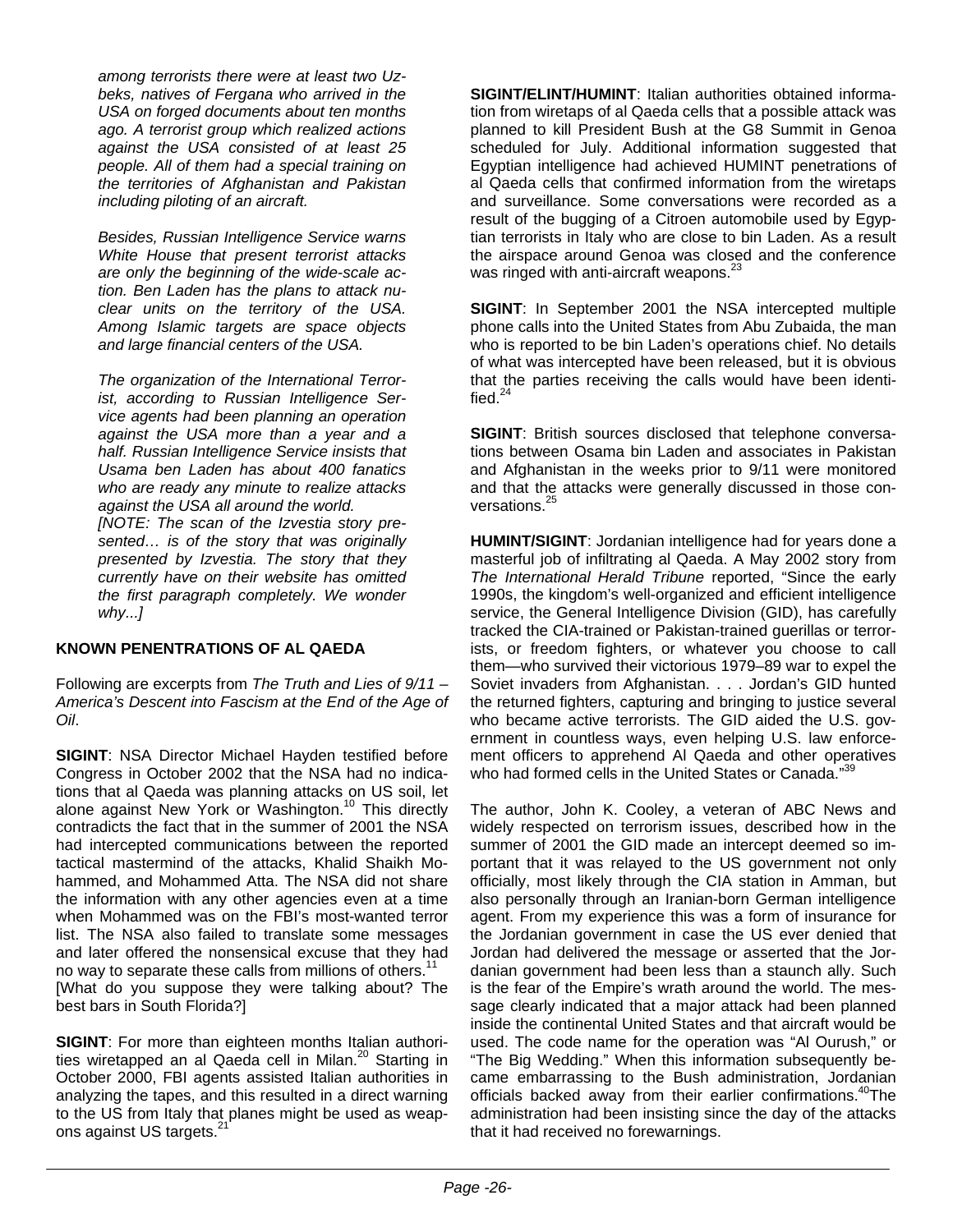Cooley's story also told of how both a French magazine (name not given) and a Moroccan newspaper simultaneously reported that a Moroccan agent named Hassan Dabou had penetrated al Qaeda to the point of getting close to bin Laden, who was "very disappointed" that the 1993 bombing had not toppled the World Trade Center. The agent remained in place until weeks before the attacks. He successfully delivered a message to Moroccan intelligence that al Qaeda was planning "'large-scale operations in New York in the summer or autumn of 2001.'"

#### *Somebody* **knew**

Throughout the world the independent media organizations have done an outstanding job of picking up and reporting on independently published stories which the major media overlooked. One of the most outstanding examples of this was a July 16, 2002 piece posted at the web site of Portland Indymedia (www.portland.indymedia.org) that reproduced the following short article originally found at The Memory Hole. $^{4}$ 

> *"NPR interview on 9-11 confirmed attack was 'not entirely unexpected.'*

> *"It's certainly one of the most disturbing and important indications that the government knew the attacks of September 11, 2001, were coming. On that morning, National Public Radio (NPR) was presenting live coverage of the attacks on its show Morning Edition. Host Bob Edwards went to a reporter in the field—David Welna, NPR's Congressional correspondent—who was in the Capitol building as it was being evacuated. Here is the crucial portion of Welna's report:*

> *"'I spoke with Congressman Ike Skelton—a Democrat from Missouri and a member of the Armed Services Committee—who said that just recently the Director of the CIA warned that there could be an attack—an imminent attack—on the United States of this nature. So this is not entirely unexpected.'*

 (Audio links for this interview are located at Thememoryhole and NPR websites) [www.thememoryhole.org/tenet-911.htm](http://www.thememoryhole.org/tenet-911.htm)

#### **THE 9/11 MOVEMENT MUST UNITE**

Within the narrow window between now and the November election, it is on the point of foreknowledge, and on this point only, that the entire government position – regardless of party or administration – can be completely and instantly deconstructed in a manner that is easily understood by the majority of the American people. We must become Andy Sipowicz with one voice and we must make that voice be heard. Condi Rice has handed us the pivotal moment on a silver platter. We must break the suspect while she is still on the public stage (in the interrogation room). After that, the millions of other inconsistencies, lies and falsehoods of the attacks, including the physical evidence issues, can be pursued in a systematic way, hopefully with serious legal clout to eliminate wiggle room.

But for the moment, the suspect is in effect saying, look, you have a short period of time in which to book me or let me go. If we let her go, then all other discussions become academic.

#### **EXCERPTED ENDNOTES**

10. "Terror Intercepts on Eve of Sept 11th Too Vague—NSA," Reuters, October 17, 2002; *USA Today*, October 18, 2002. 11. Jonathan S. Landay, "NSA didn't share key pre-Sept 11 information, sources say," Knight Ridder Newspapers, January 6, 2002: <http://www.bayarea.com/mld/bayarea/3416632.htm> 20. Charles M. Sennott, "Exposing Al Quaeda's European Network," *The Boston Globe*, August 4, 2002. Archived at: [http://www.cooperativeresearch.org/completetimeline/2002/bostongl](http://www.cooperativeresearch.org/completetimeline/2002/bostonglobe080402.html) [obe080402.html](http://www.cooperativeresearch.org/completetimeline/2002/bostonglobe080402.html)

21. Sebastian Rotella and Josh Meyer, "Wiretaps May Have Foretold Terror Attacks Investigation: Suspected Al Qaeda operatives taped in Italy in 2000 discussed airplanes, airports and strikes 'that will never be forgotten,'" *The L. A. Times*, May 29, 2002. Archived at:

[http://www.cooperativeresearch.org/completetimeline/2002/latimes0](http://www.cooperativeresearch.org/completetimeline/2002/latimes052902.html) [52902.html;](http://www.cooperativeresearch.org/completetimeline/2002/latimes052902.html) "Bugs Recorded Chilling 9/11 Talk," CBSNews.com, May 29, 2002:

[http://www.cbsnews.com/stories/2002/05/29/attack/main510400.sht](http://www.cbsnews.com/stories/2002/05/29/attack/main510400.shtml) [ml;](http://www.cbsnews.com/stories/2002/05/29/attack/main510400.shtml) *The Guardian*, May 30, 2002.

23. "Italy Tells of Threat at Genoa Summit," *The L. A. Times*, September 27, 2001:

[http://www.latimes.com/news/nationworld/nation/la-](http://www.latimes.com/news/nationworld/nation/la-092701genoa.story)[092701genoa.story](http://www.latimes.com/news/nationworld/nation/la-092701genoa.story)

24. "Early Warnings," *ABC News*, February 18, 2002: [http://abcnews.go.com/sections/wnt/DailyNews/wnt\\_missedsignals\\_](http://abcnews.go.com/sections/wnt/DailyNews/wnt_missedsignals_1_020218.html) [1\\_020218.html](http://abcnews.go.com/sections/wnt/DailyNews/wnt_missedsignals_1_020218.html)

25. "The Proof They Did Not Reveal," *The Sunday Times*, October 7, 2001. Archived at:

[http://www.unansweredquestions.net/timeline/2001/sundaytimes100](http://www.unansweredquestions.net/timeline/2001/sundaytimes100701.html) [701.html](http://www.unansweredquestions.net/timeline/2001/sundaytimes100701.html)

39. John K. Cooley, "The U.S. Ignored Foreign Warnings," *The International Herald Tribune*, May 21, 2002. Currently archiveat: [http://www.cooperativeresearch.org/completetimeline/2002/iht05210](http://www.cooperativeresearch.org/completetimeline/2002/iht052102.html) [2.html](http://www.cooperativeresearch.org/completetimeline/2002/iht052102.html)

40. Ibid.

44. "CIA Director Warned Congress About 9/11 Attacks," *The Memory Hole***.**

http://www.thememoryhole.org/tenet-911.htm . As of this writing the Memory Hole Web site still had a link to the actual NPR story allowing the user to hear the actual repor